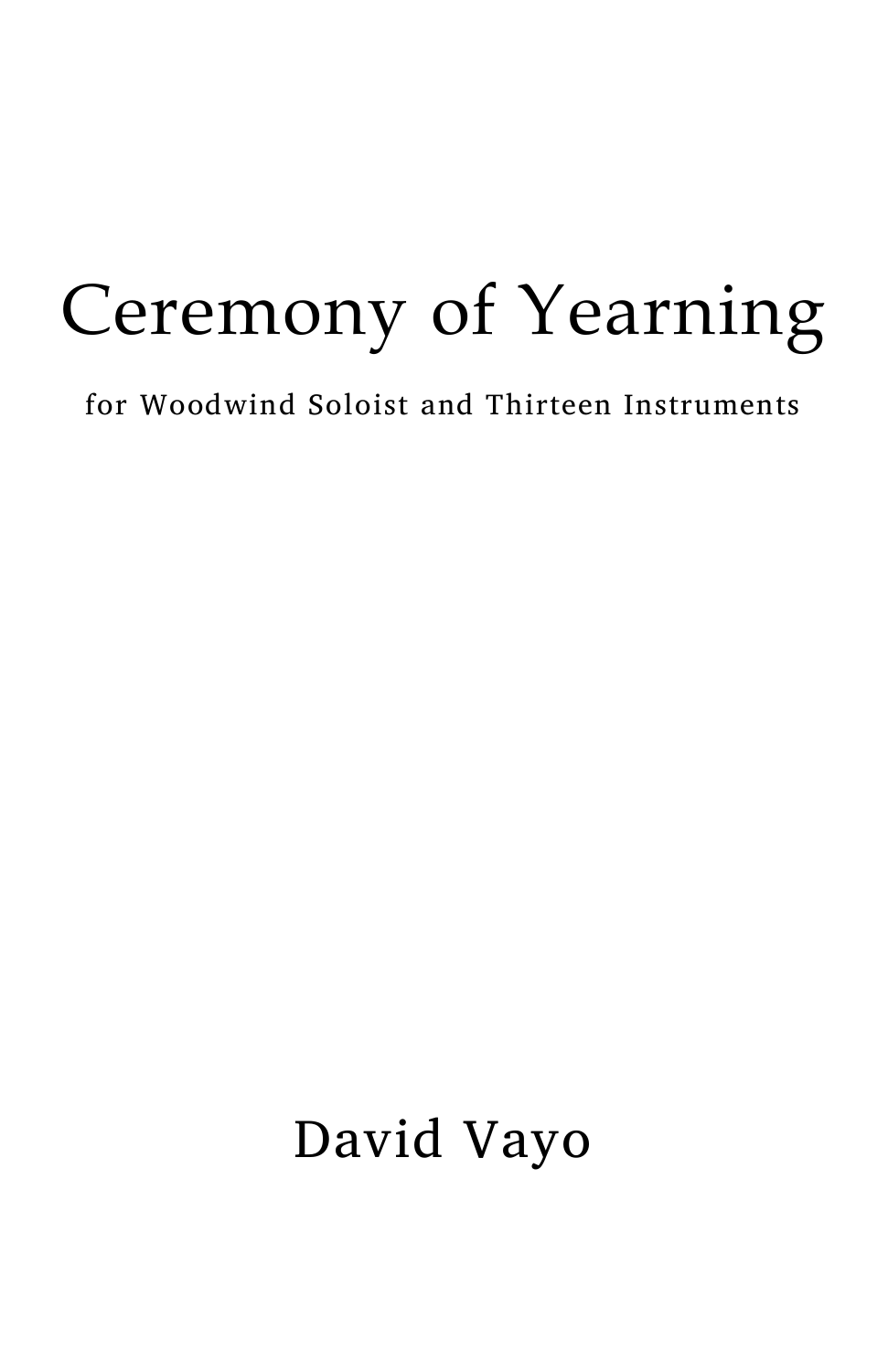#### **INSTRUMENTATION**

Solo woodwind, in descending order of preference: soprano saxophone, B-flat clarinet, or oboe Dizi 1: Bang Di in E, F, G; Qu Di in Bb, C, D Dizi 2: Qu Di in Bb, C, D, E Soprano Sheng (chromatic) Alto Sheng (chromatic)

Percussion 1: Vibraphone, Pengling, Chinese cymbal, Huapen Gu Percussion 2: Aluphone, Medium triangle, Medium suspended cymbal, afuche, Ban Gu, Tang Gu, Shi Gu

> EH CB GH VC

Yangqin

Guzheng (21-string)

Initial guzheng tunings (and tuning changes):



Gaohu Erhu Zhonghu Violoncello Contrabass

#### **STAGE SET-UP**



COND.

*(edge of stage)*

WOODWIND SOLOIST

(back center of hall)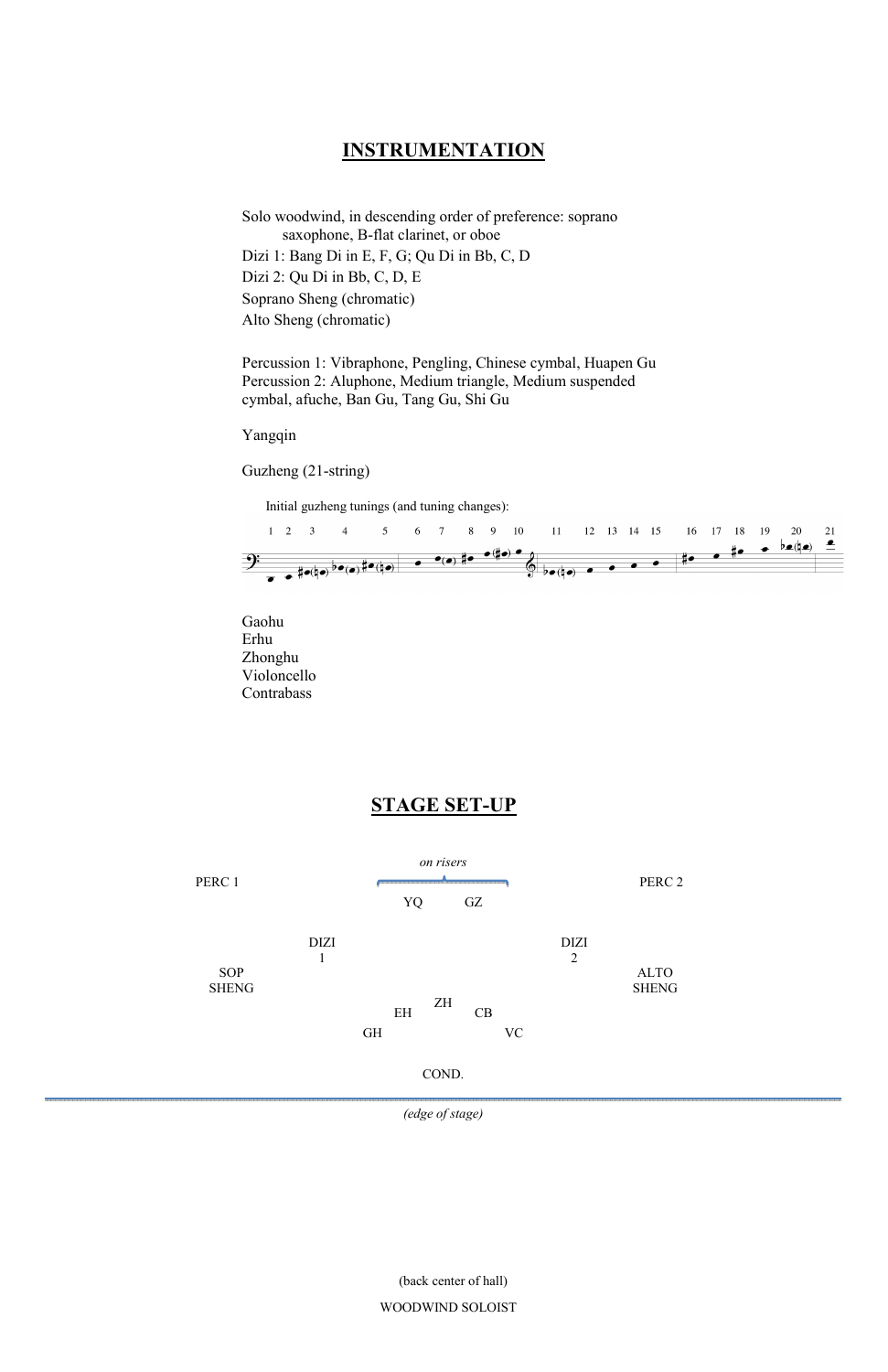







*for Chih-Sheng Chen and the Little Giant Chinese Chamber Orchestra* 

### **CEREMONY OF YEARNING David Vayo (2015)**

Copyright © 2015 David Vayo/Growth Medium Music All Rights Reserved

Score in C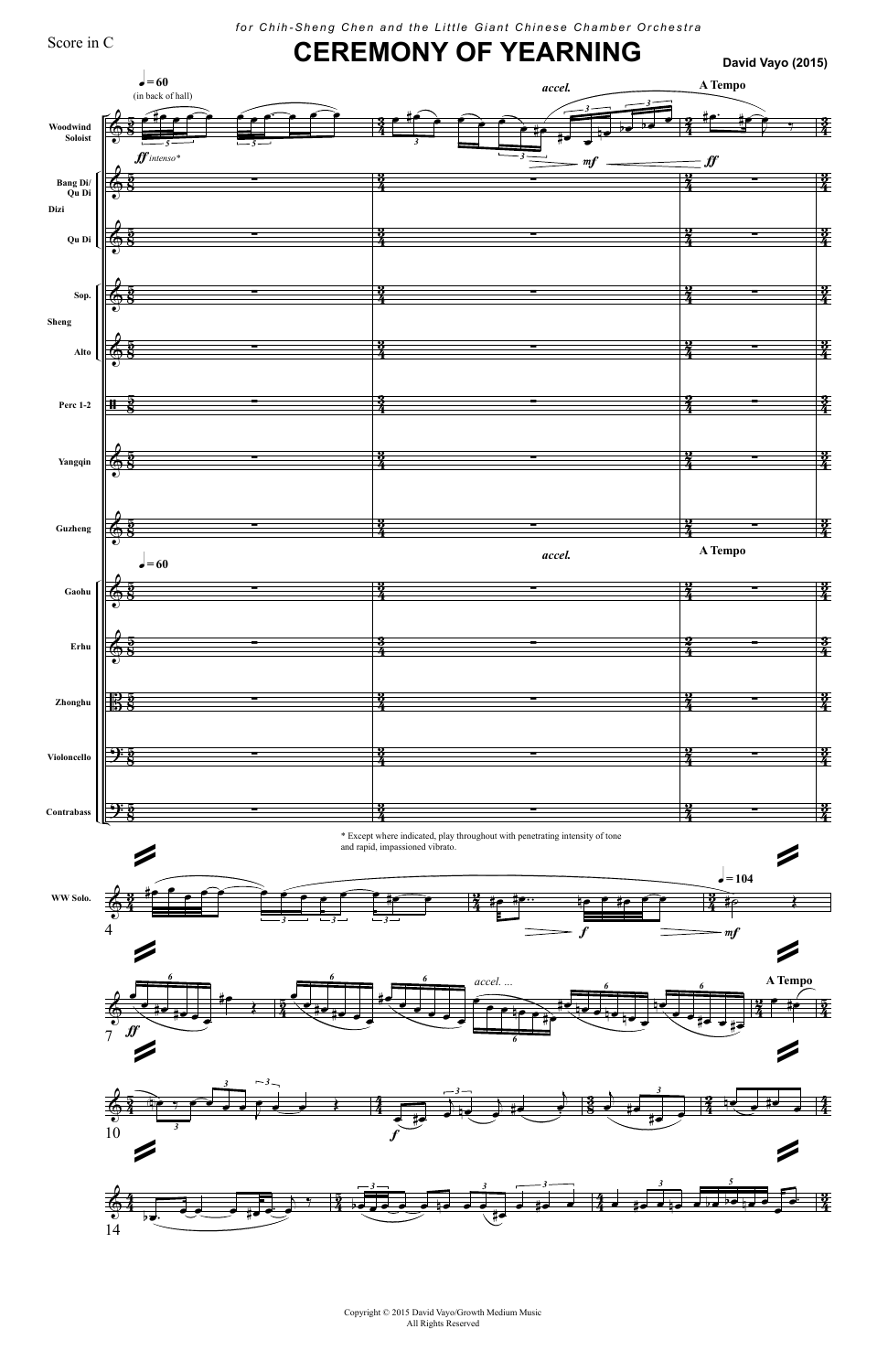





3-4"

\* Re-attack notes from time to time; leisurely, unhurried.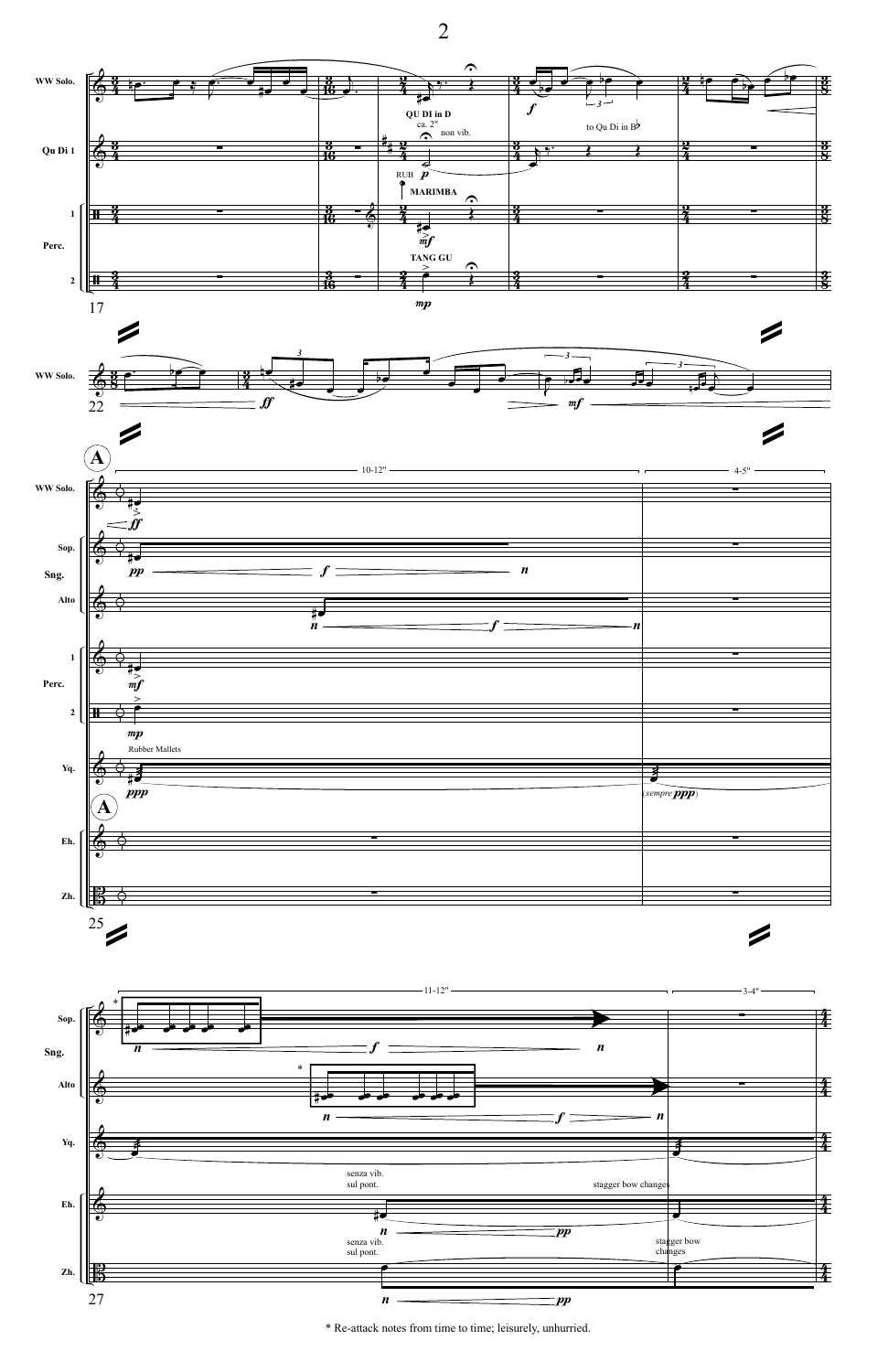

\* Improvise freely on given pitches, in any order. Free rhythms, averaging two to three notes per beat.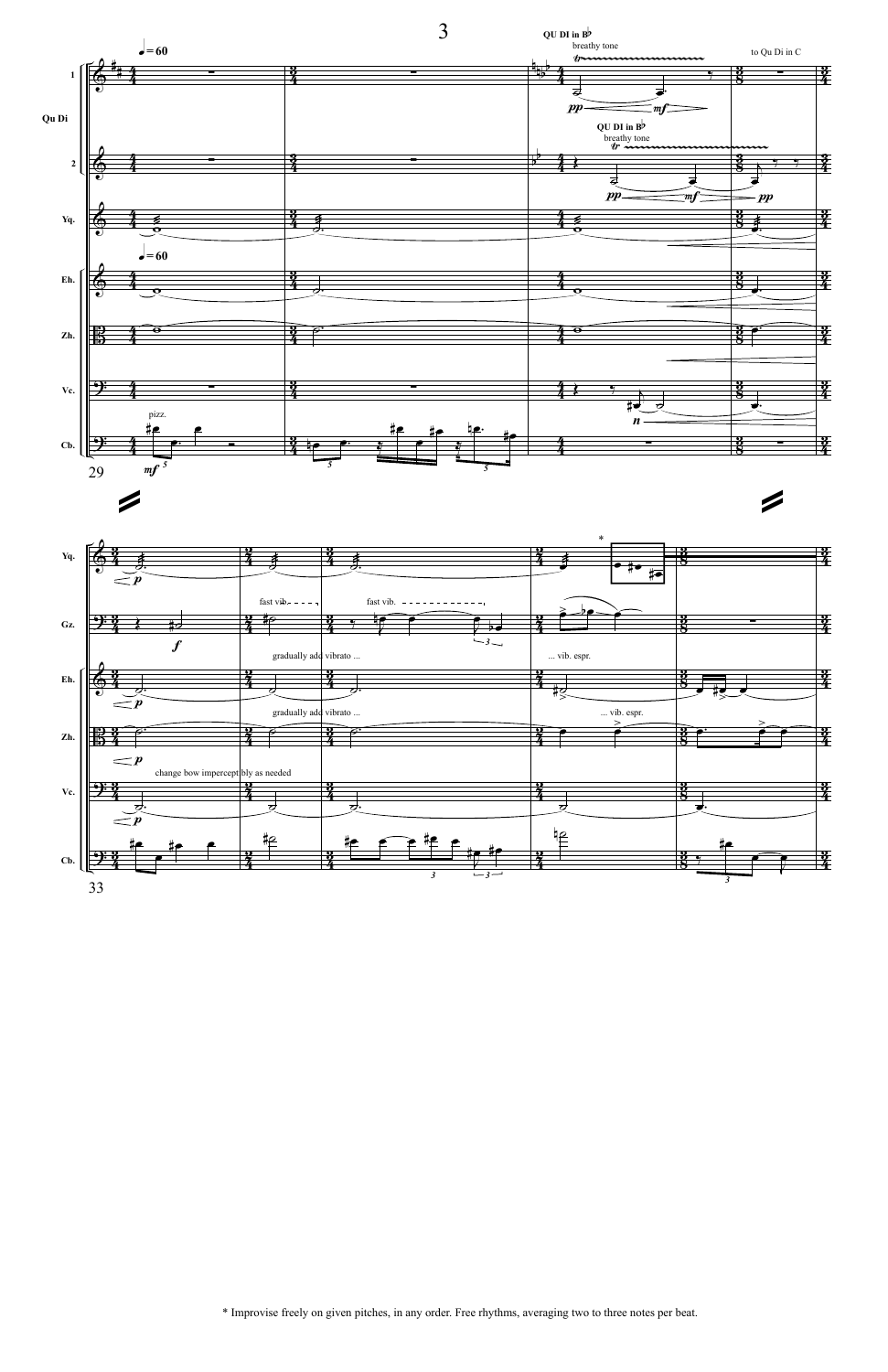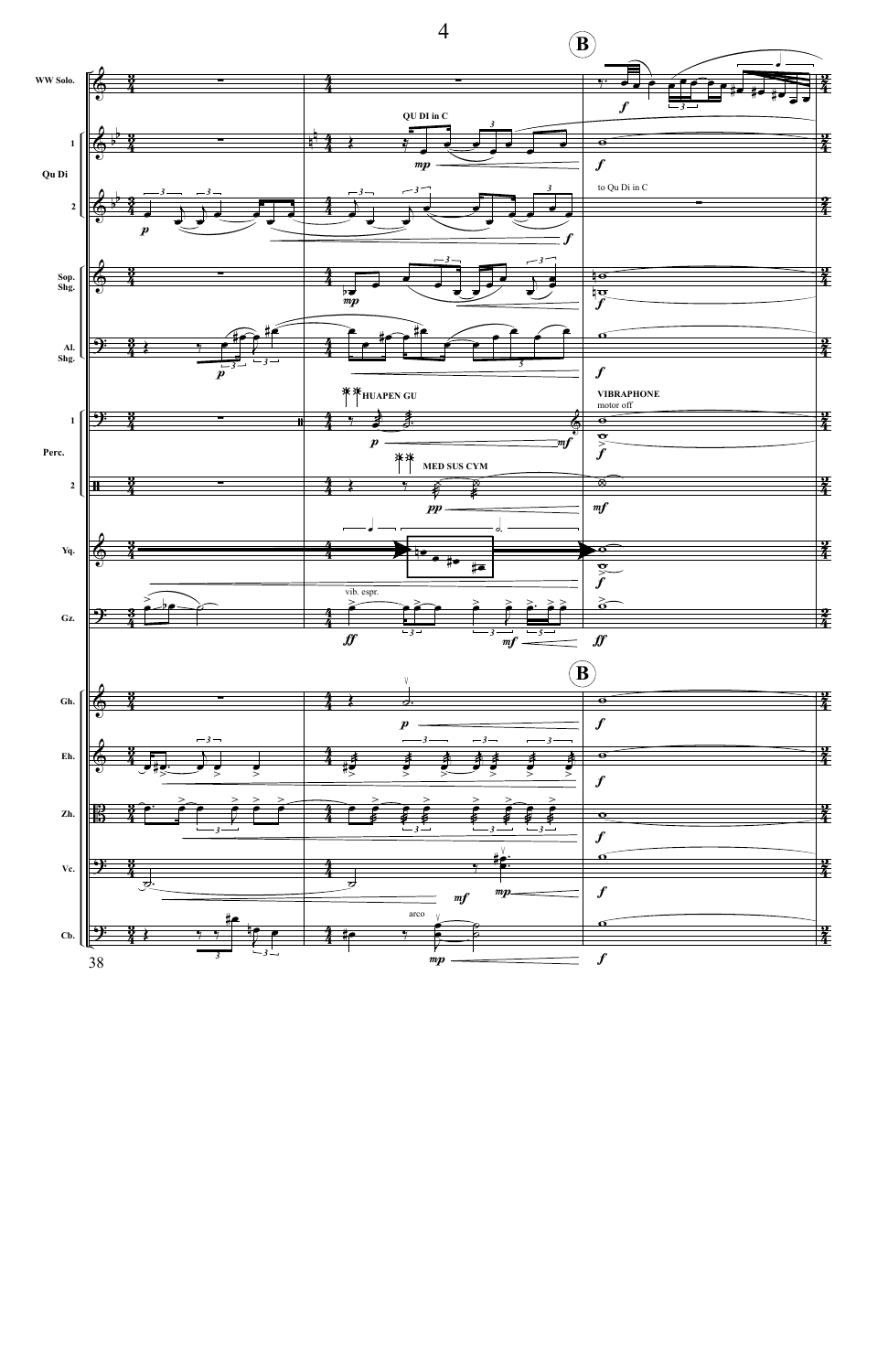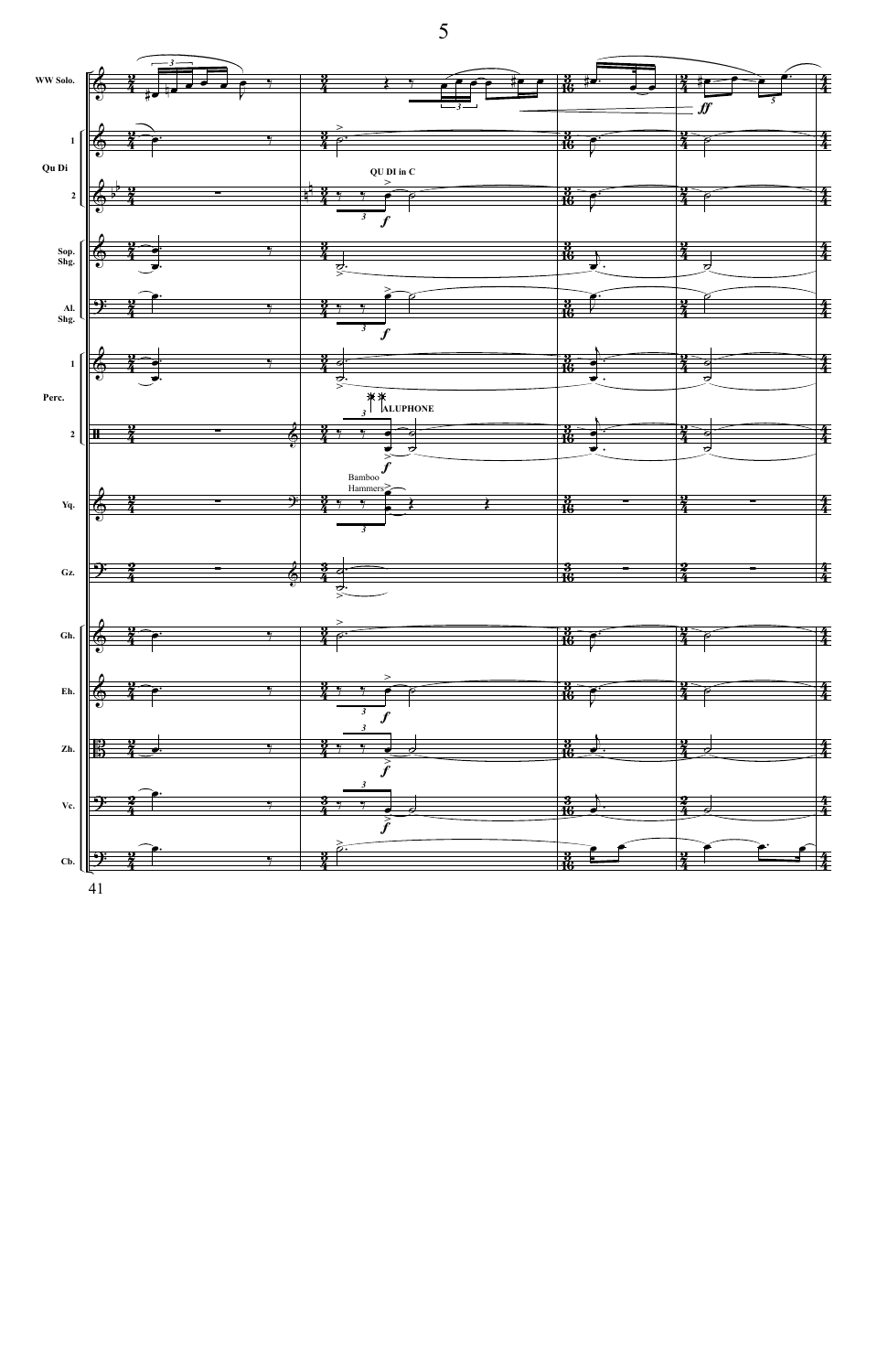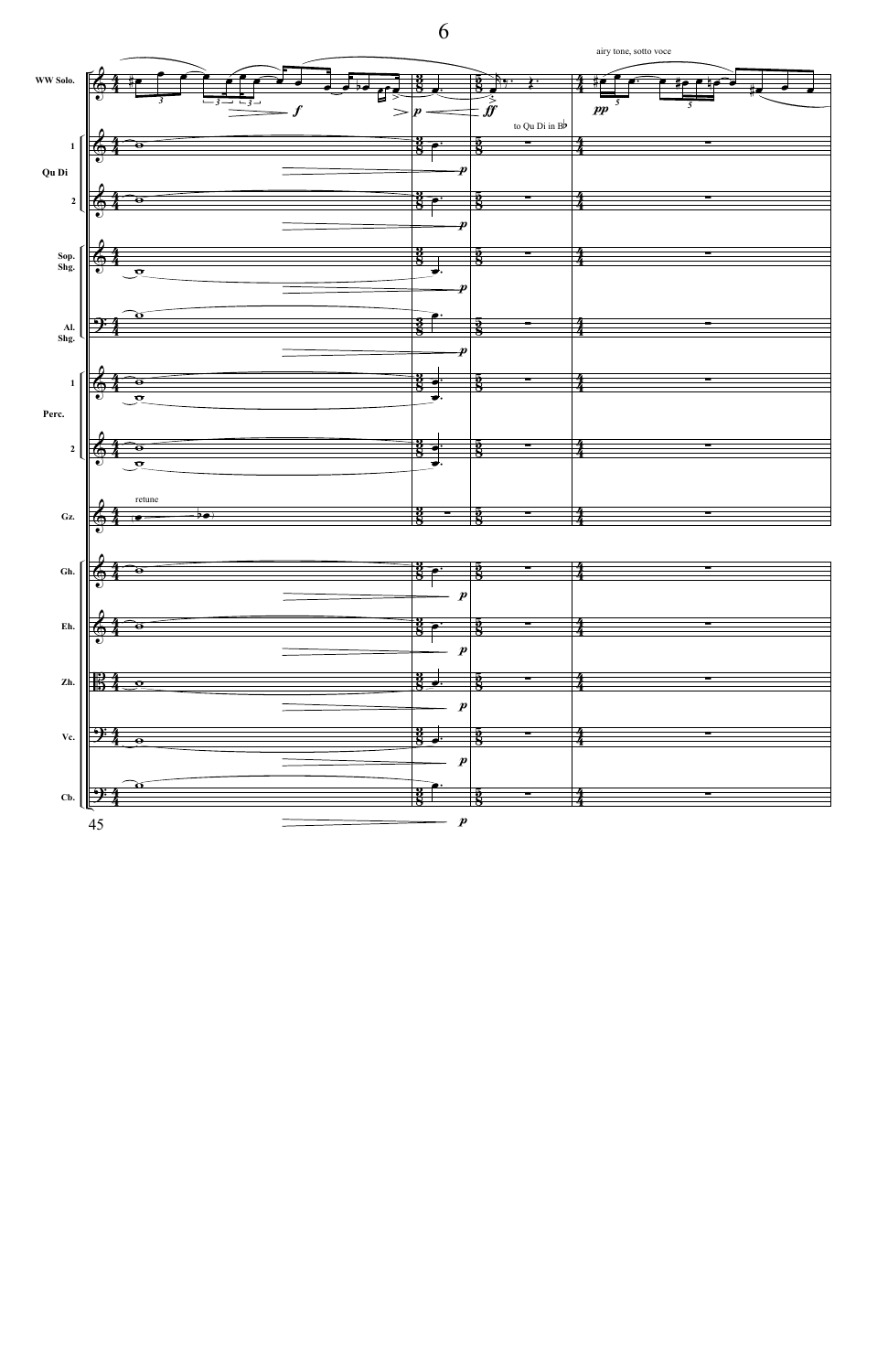

\* Play gently flowing streams of notes using the indicated pitches; free rhythms, averaging ca. 2 notes/sec. in the right hand and 1 to 1.5 notes/sec. in the left. The note in parentheses should be added occasionally.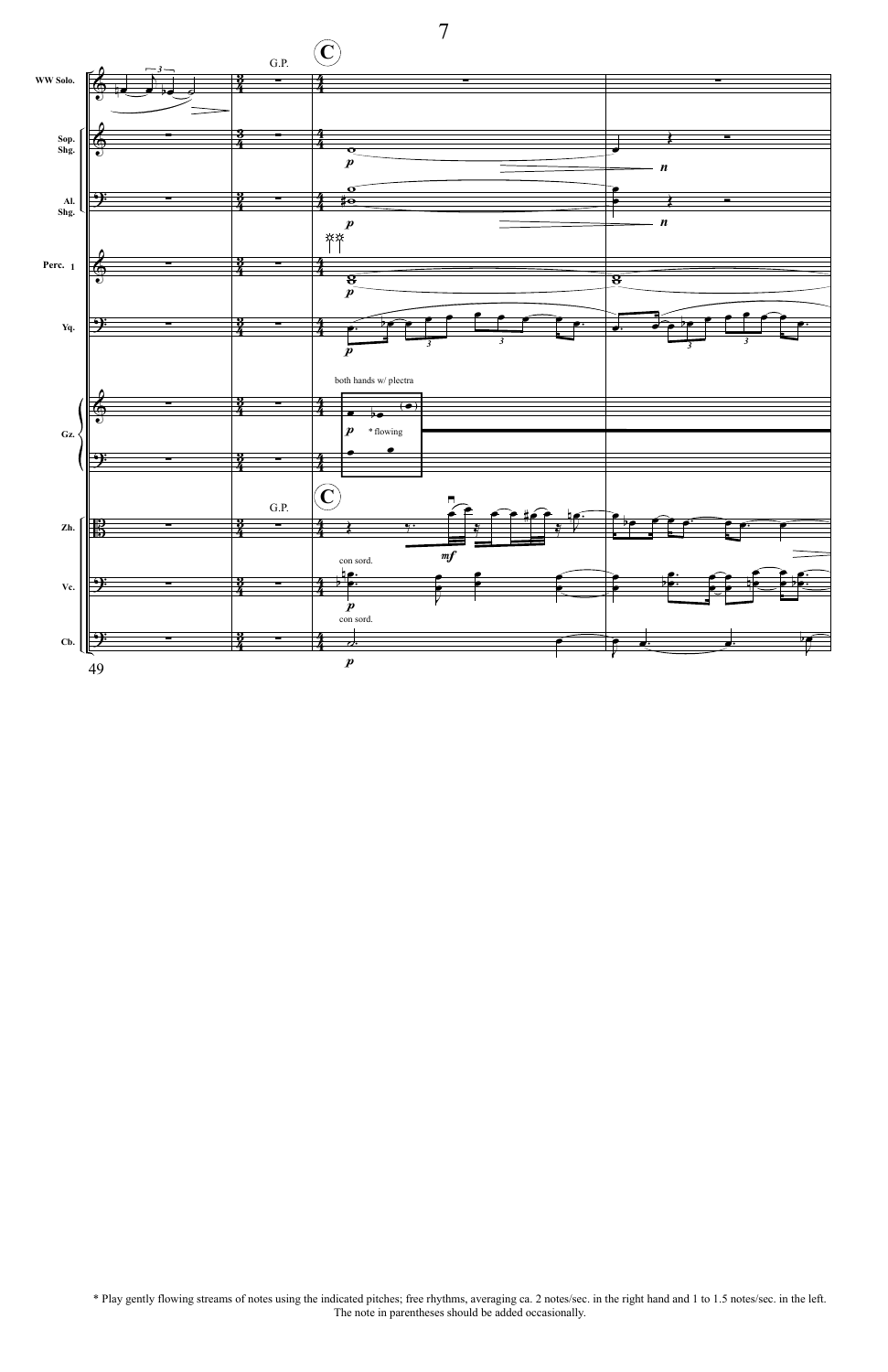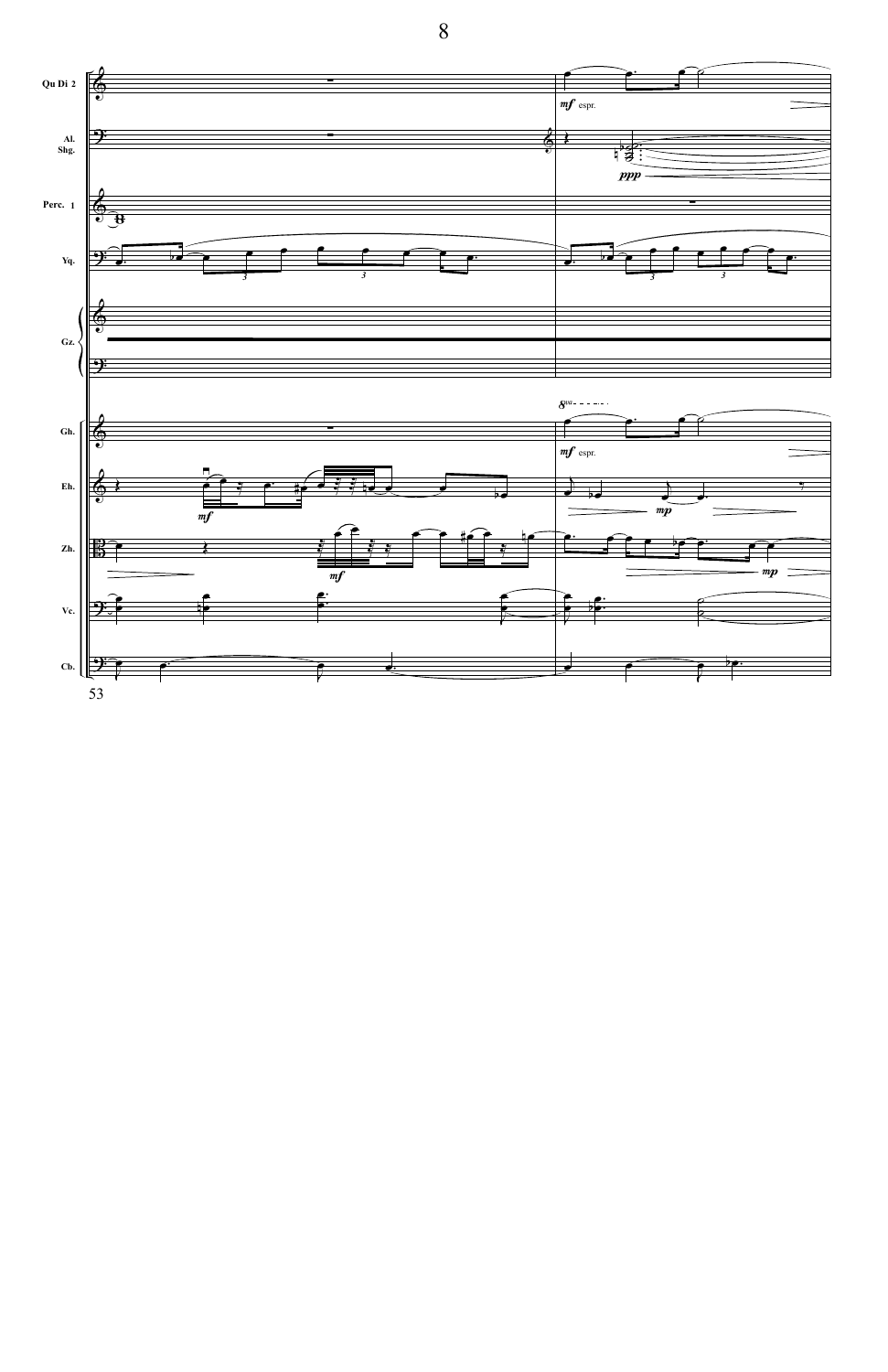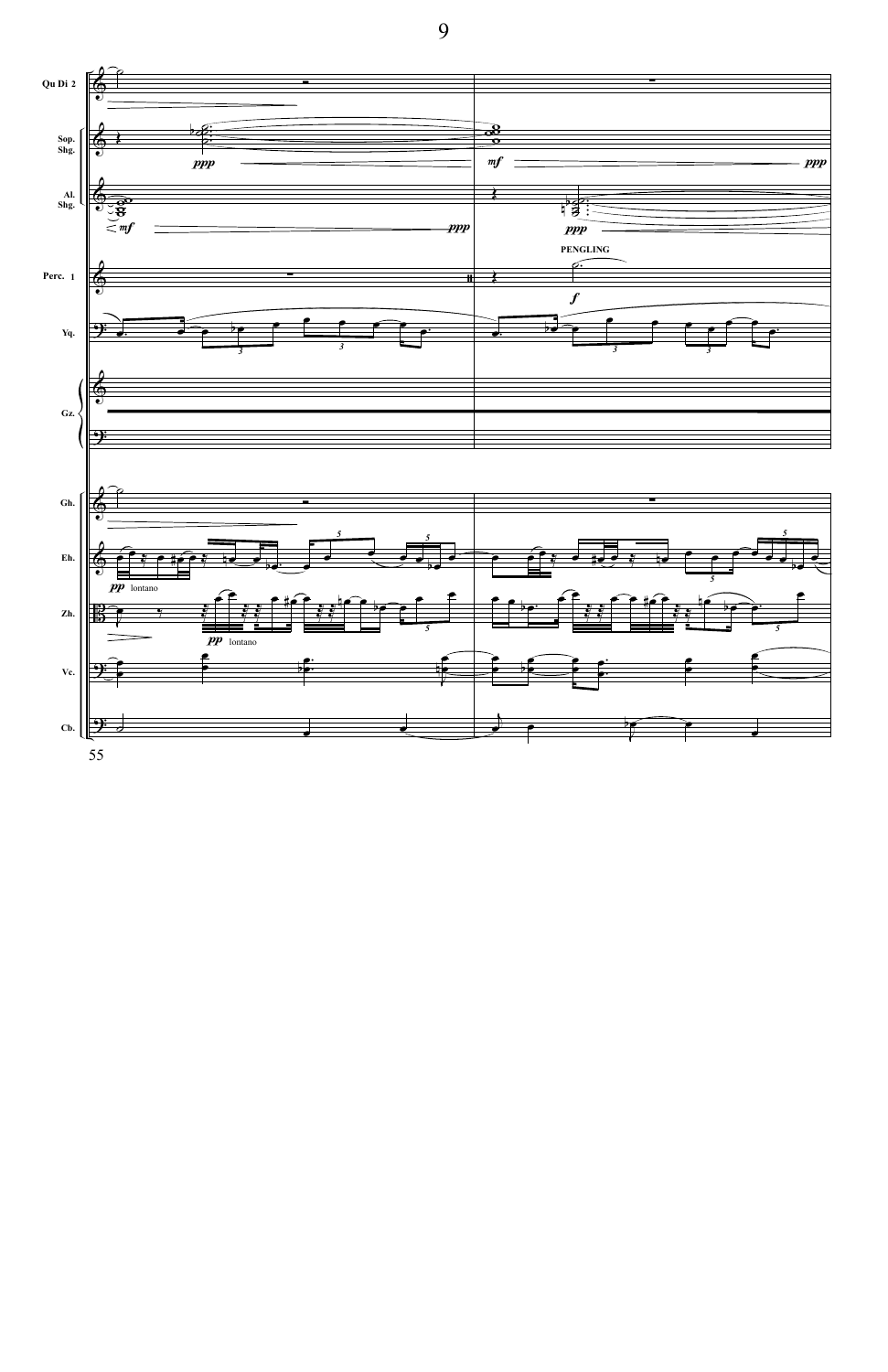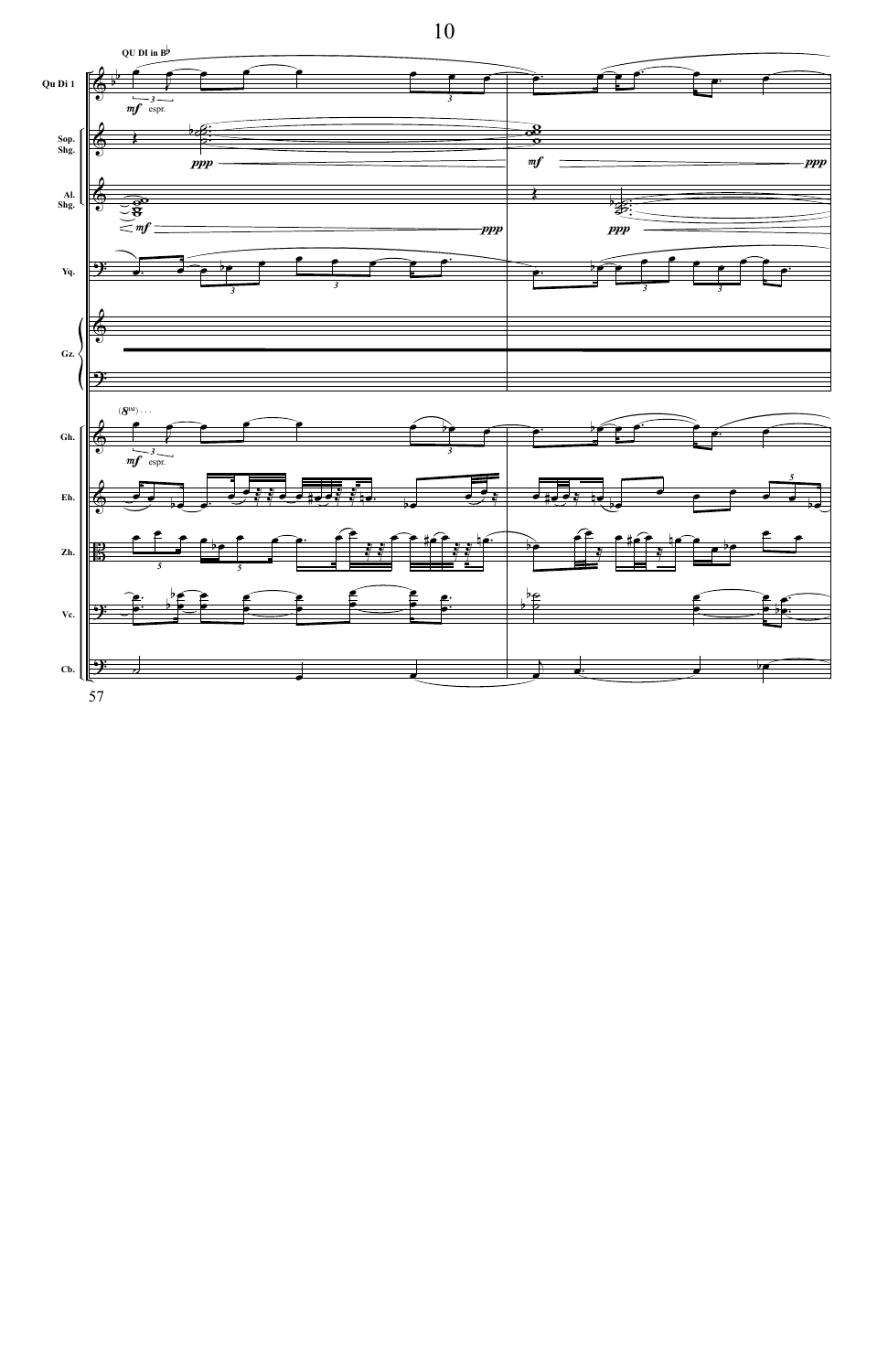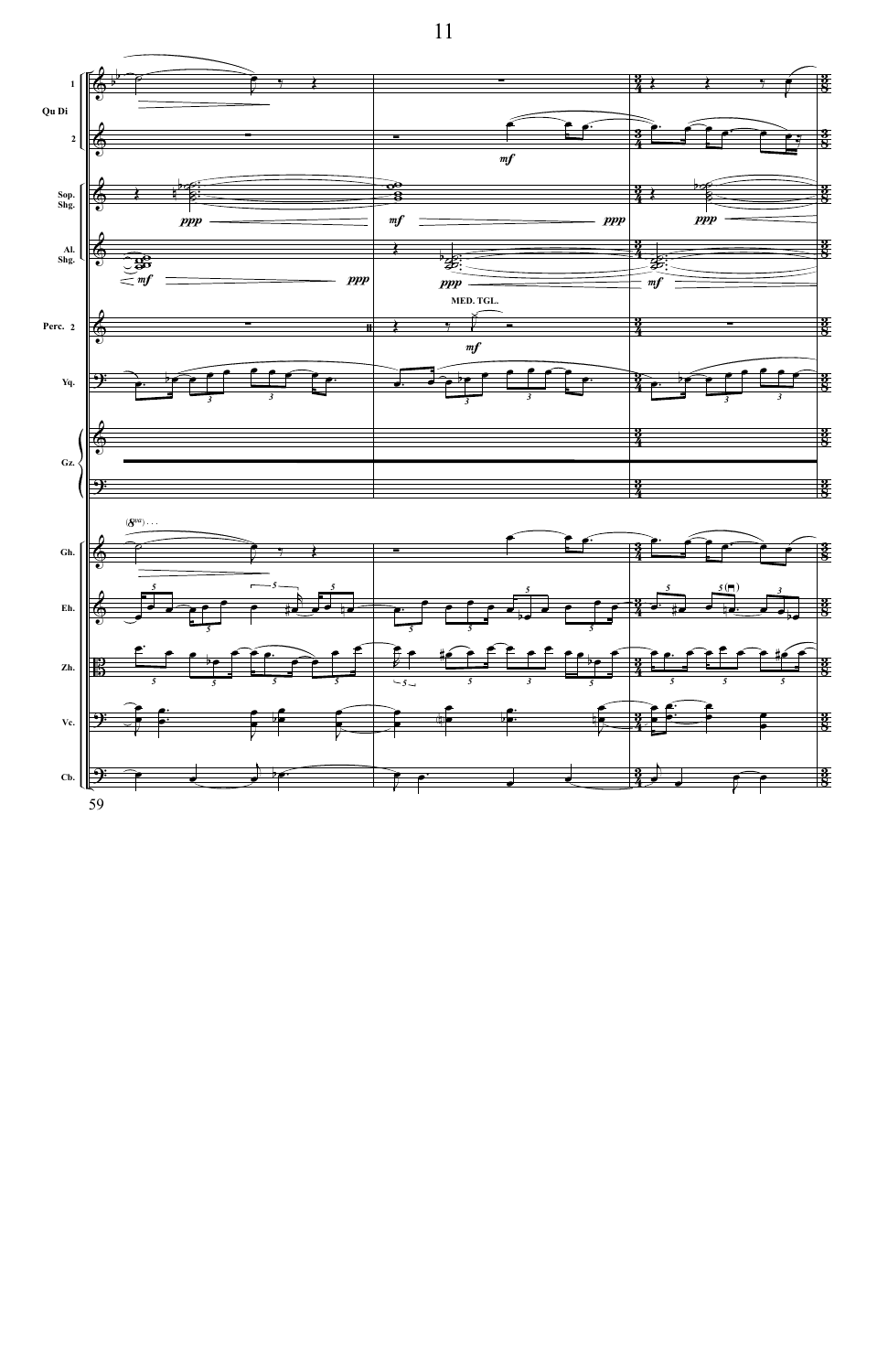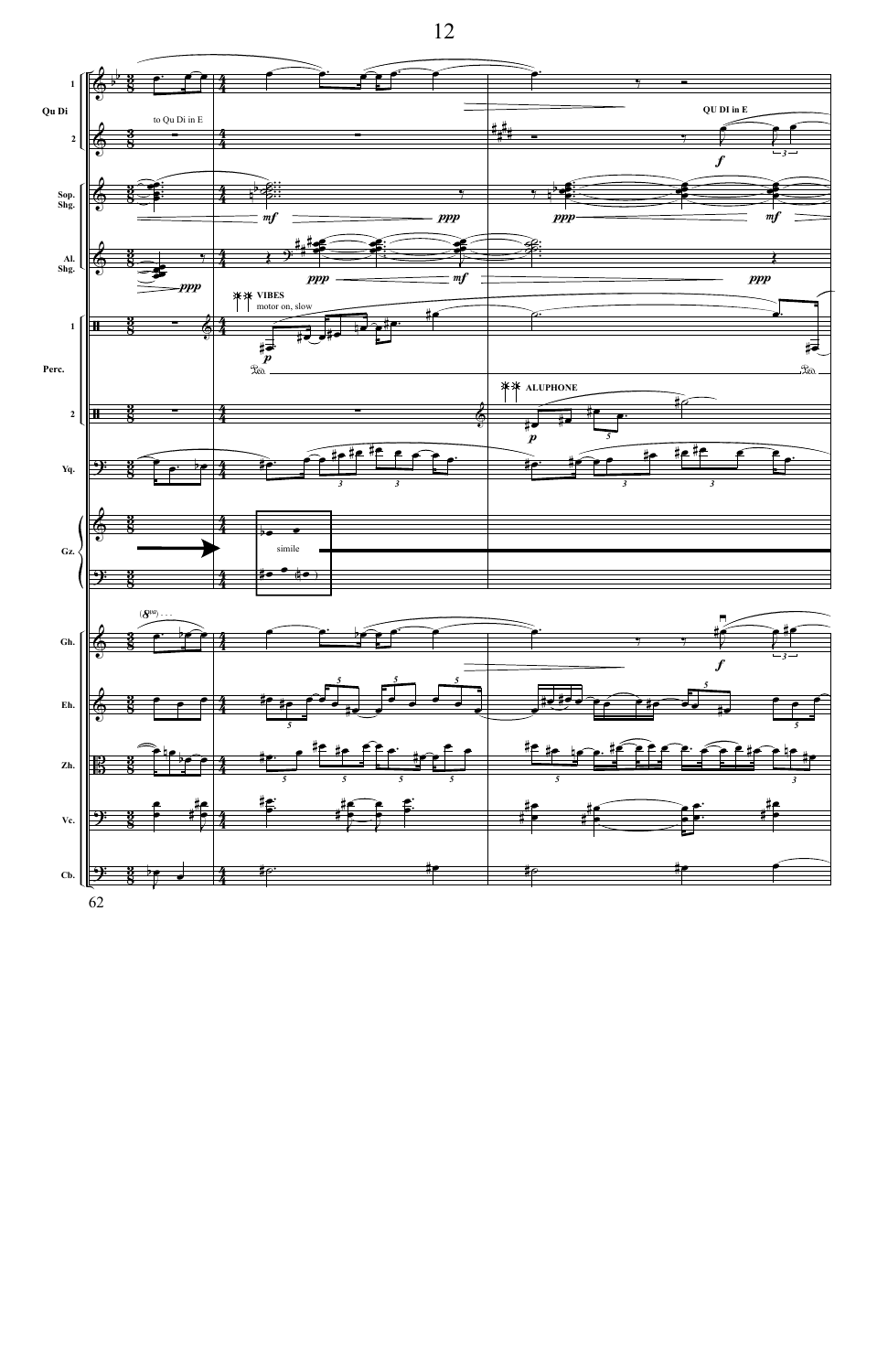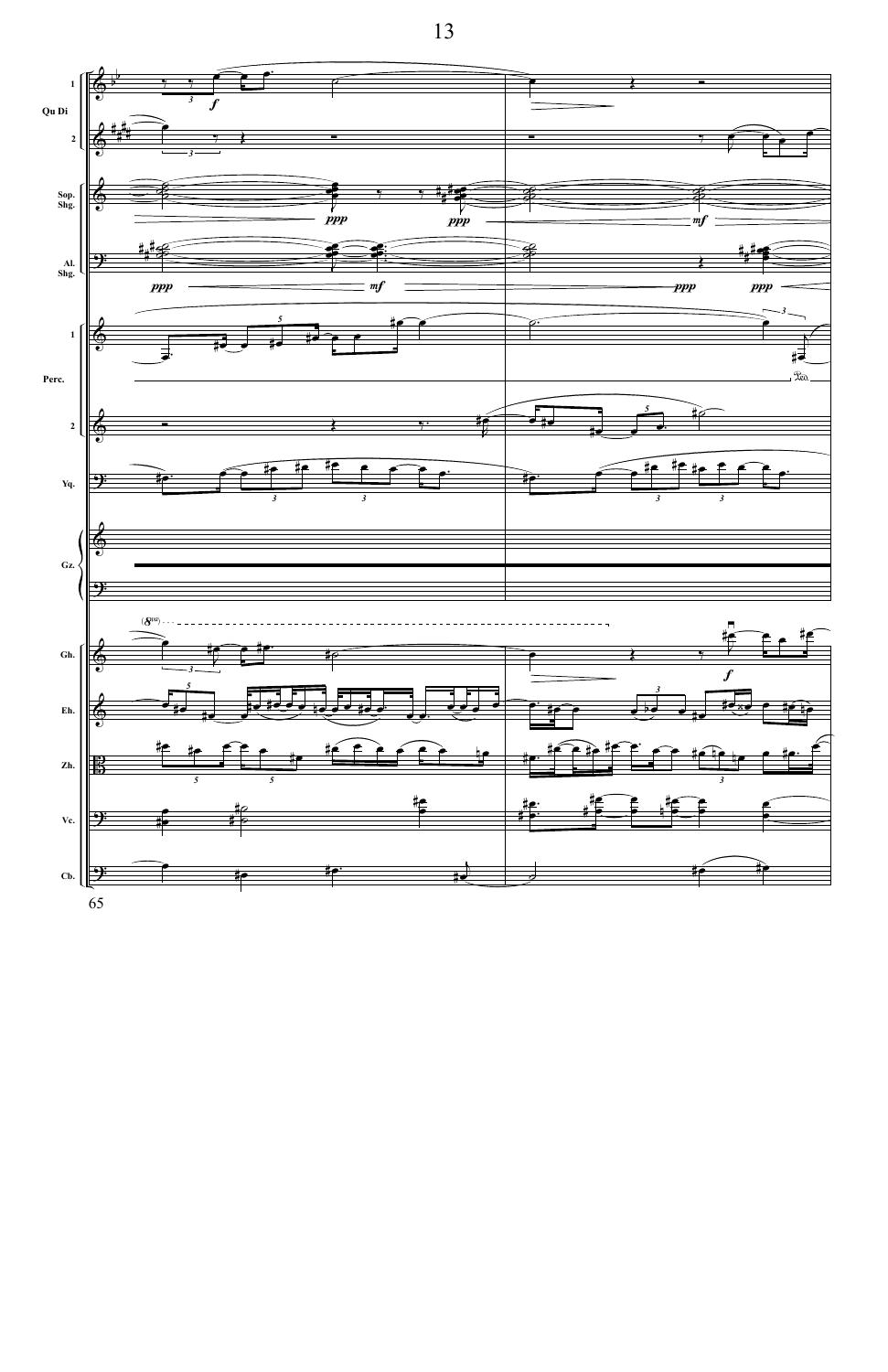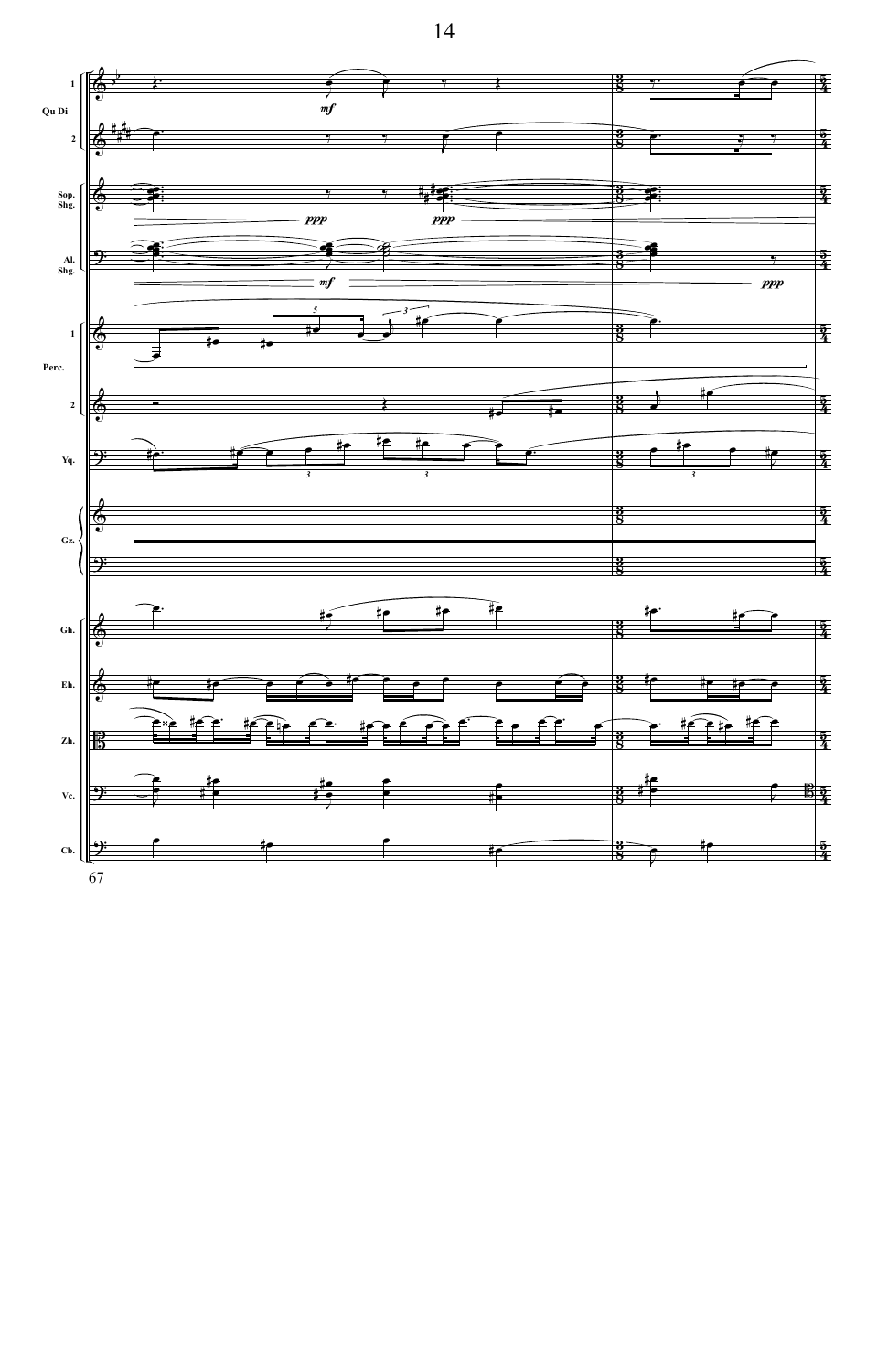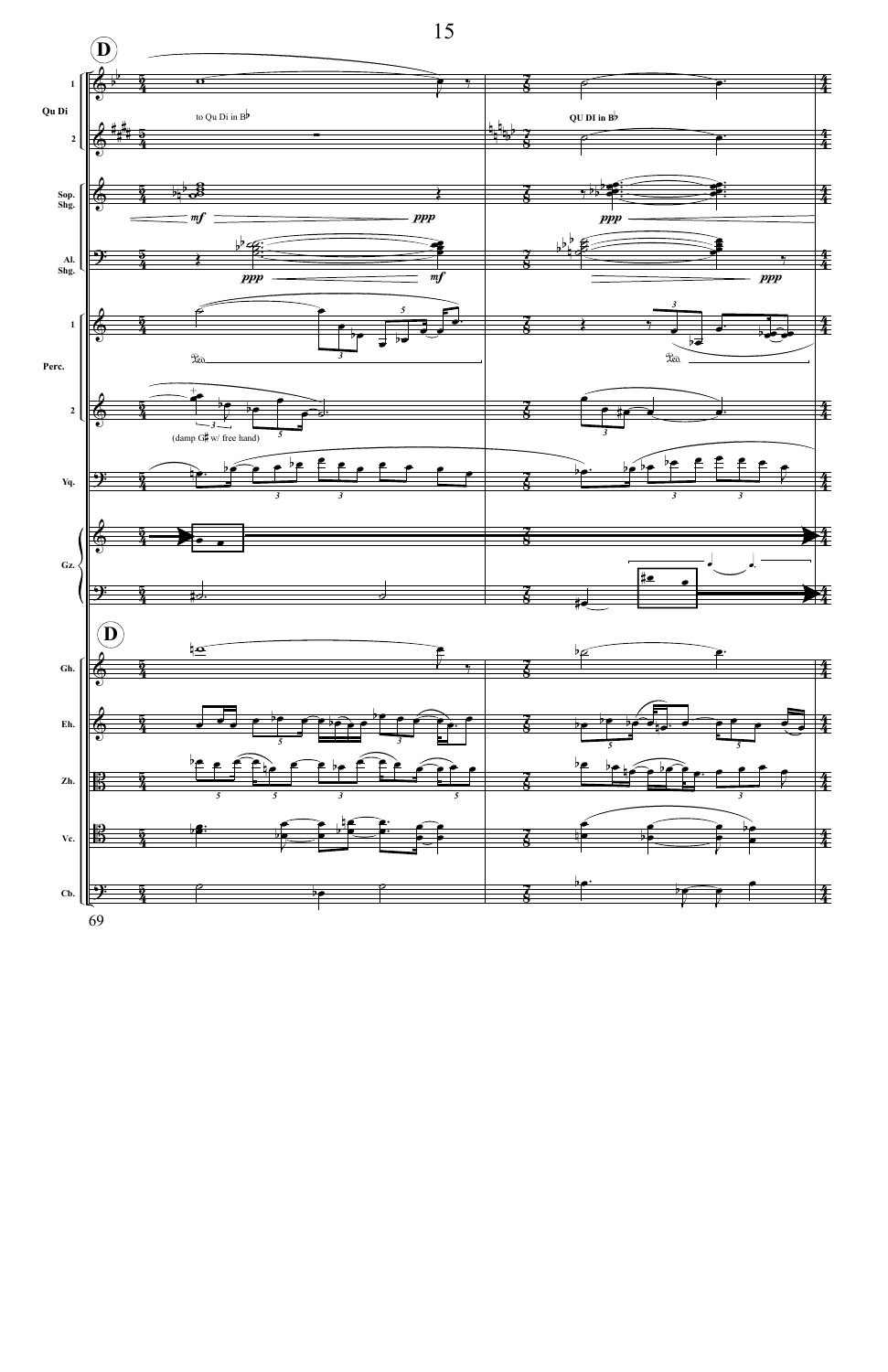



\* Sounding pitches of bass harmonics are written in concert pitch.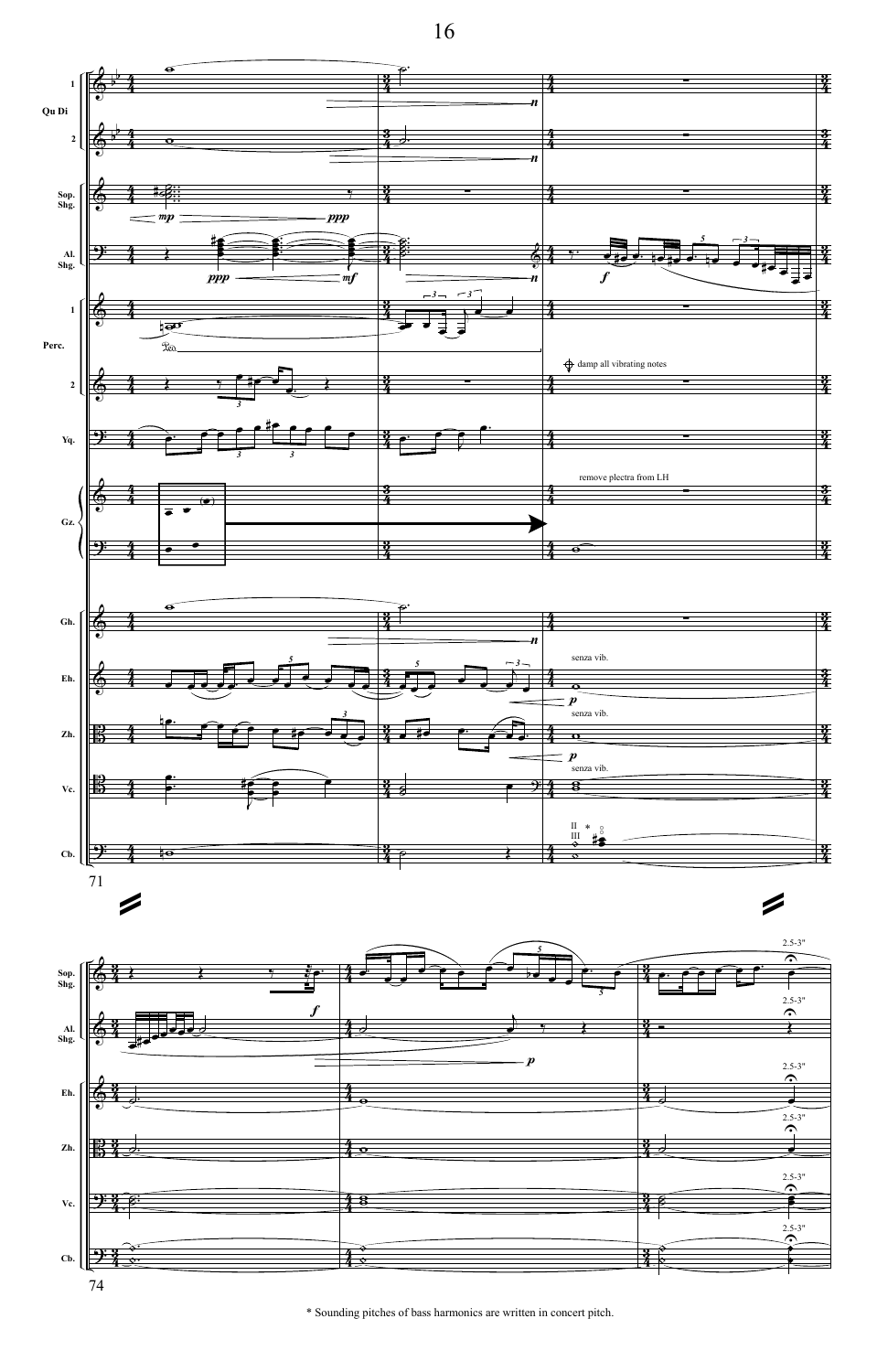

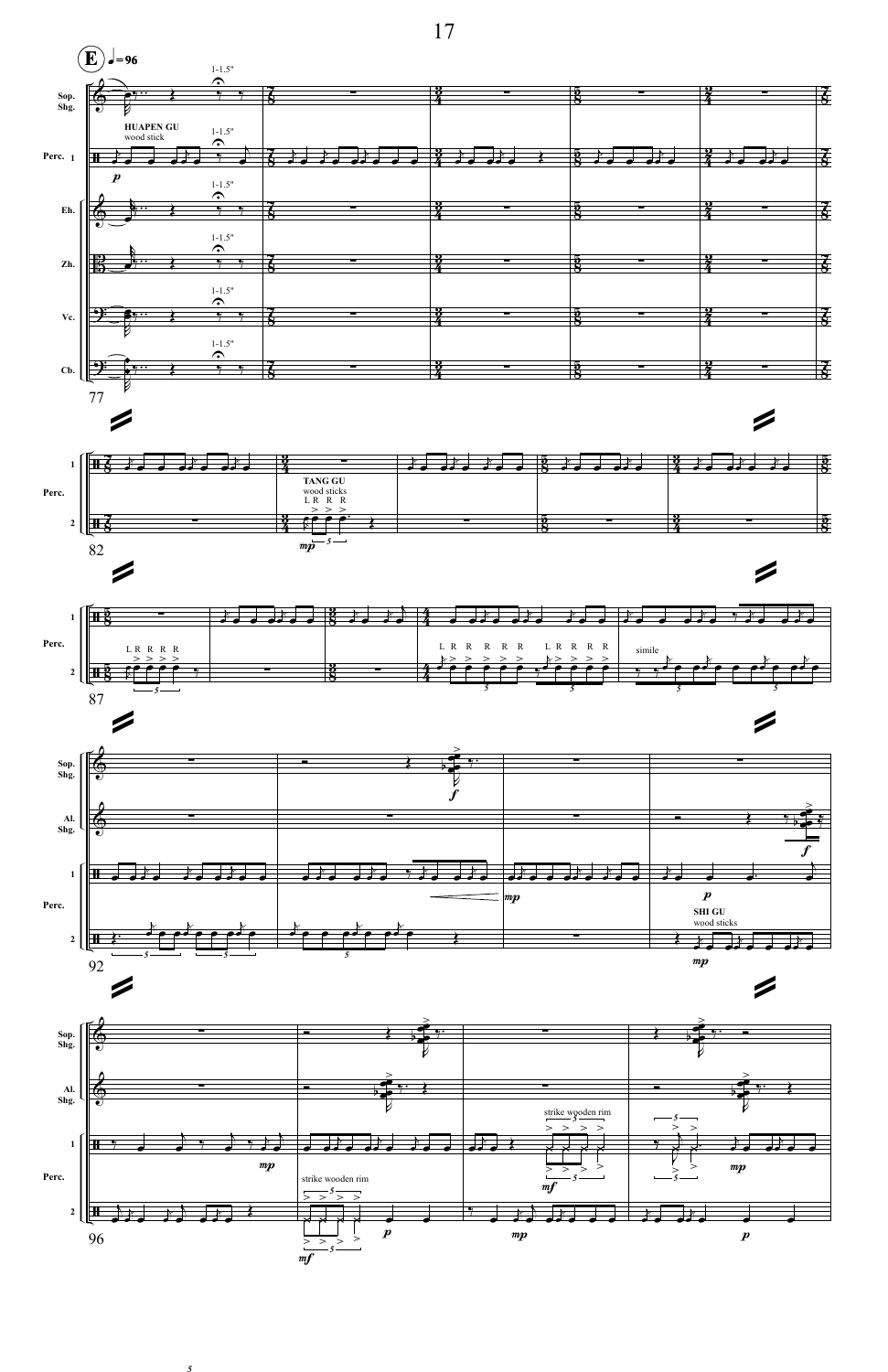

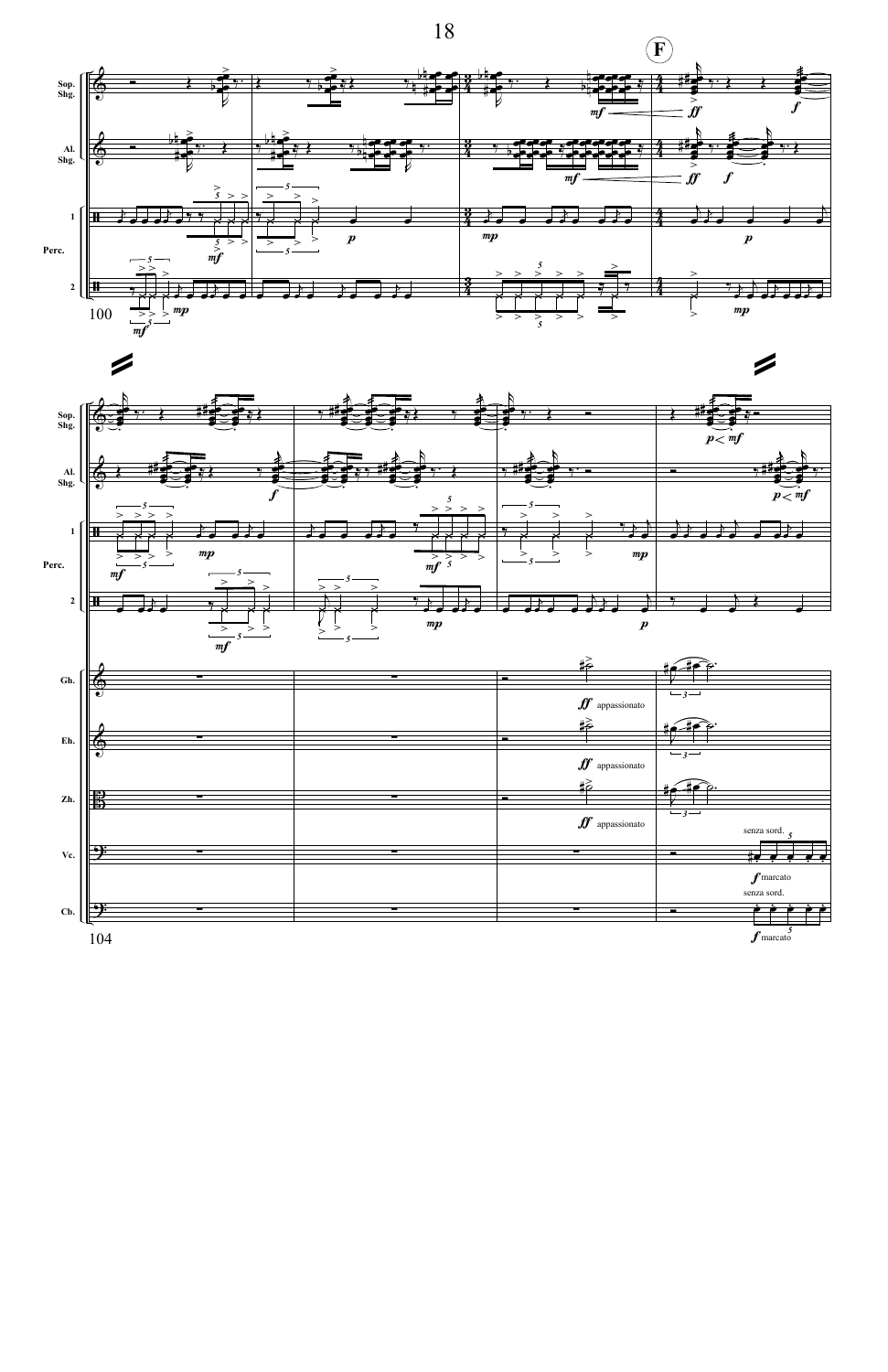



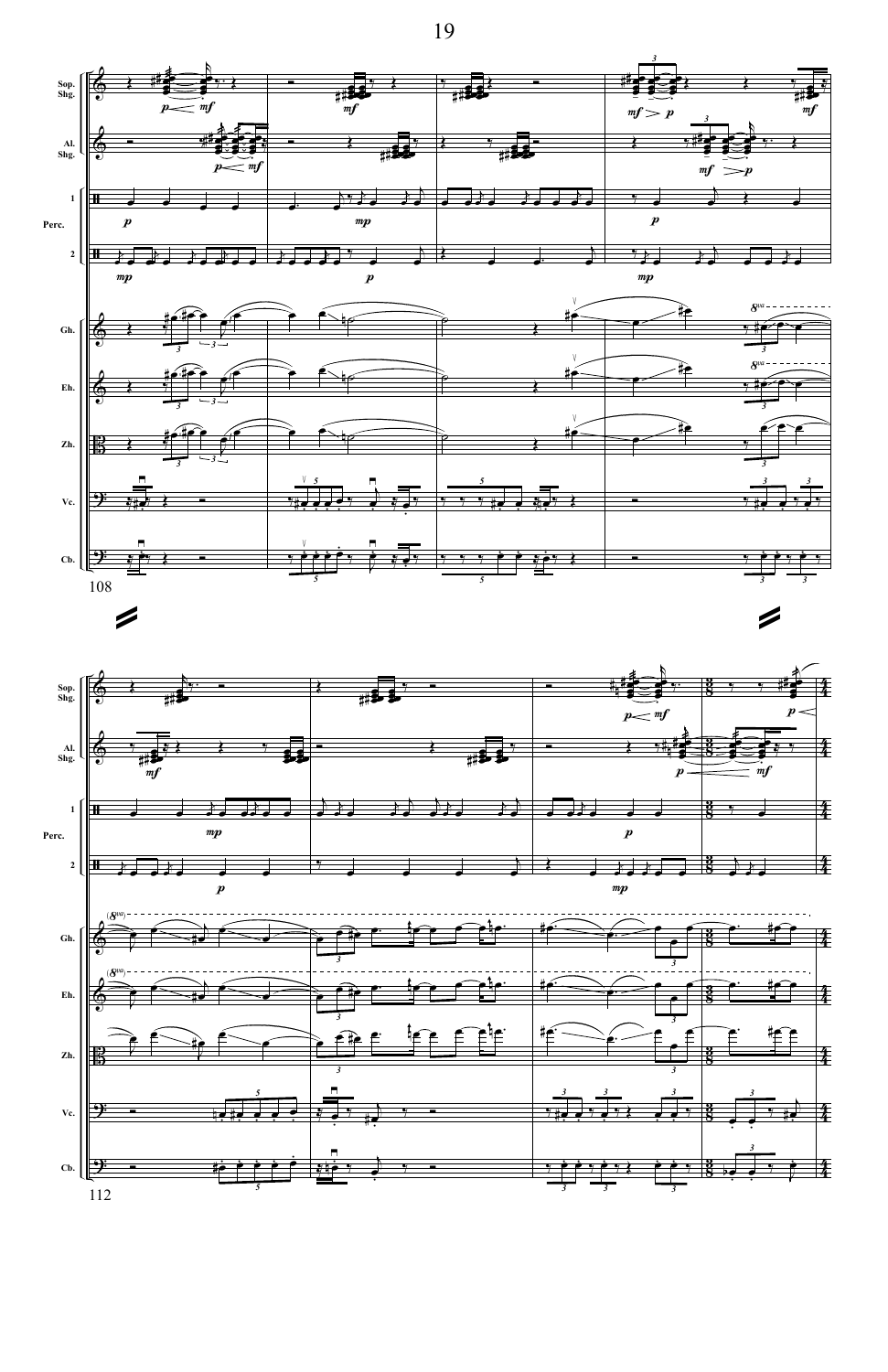

\* If afuche not available, use sandblocks, or else use voice in same manner as Pc. 1 in the next measure.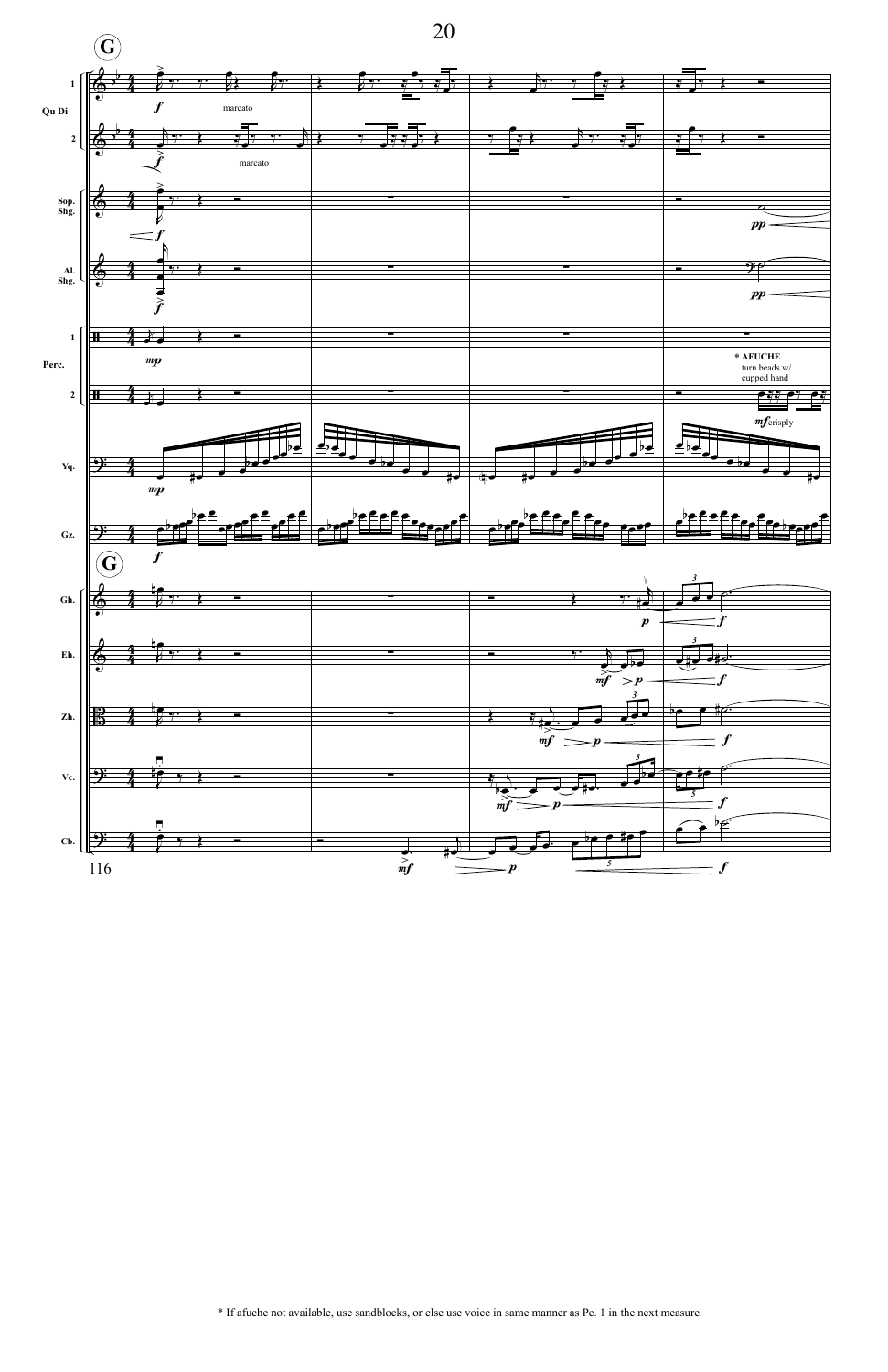

\* The 16th stem is to indicate duration; do not articulate.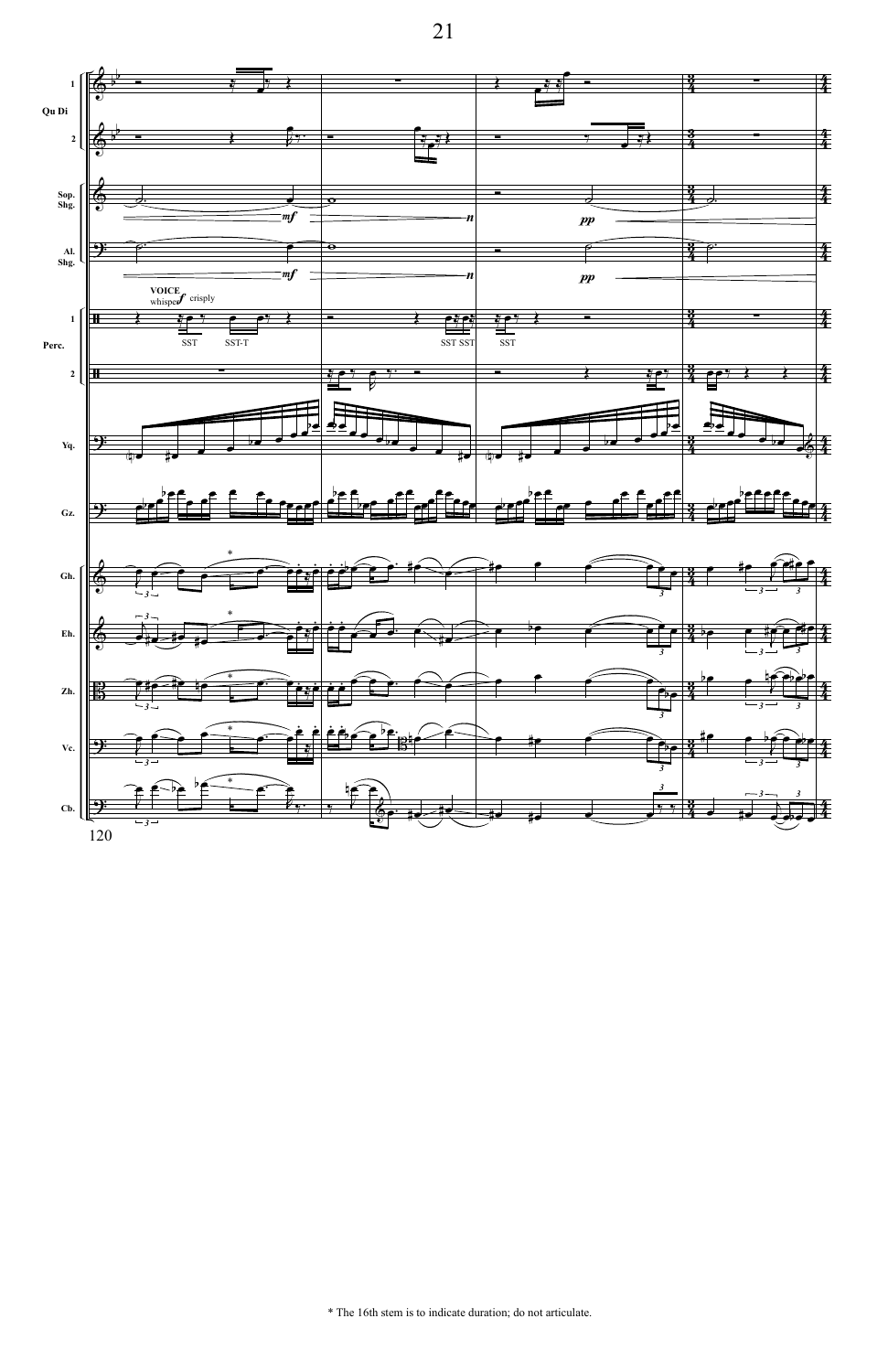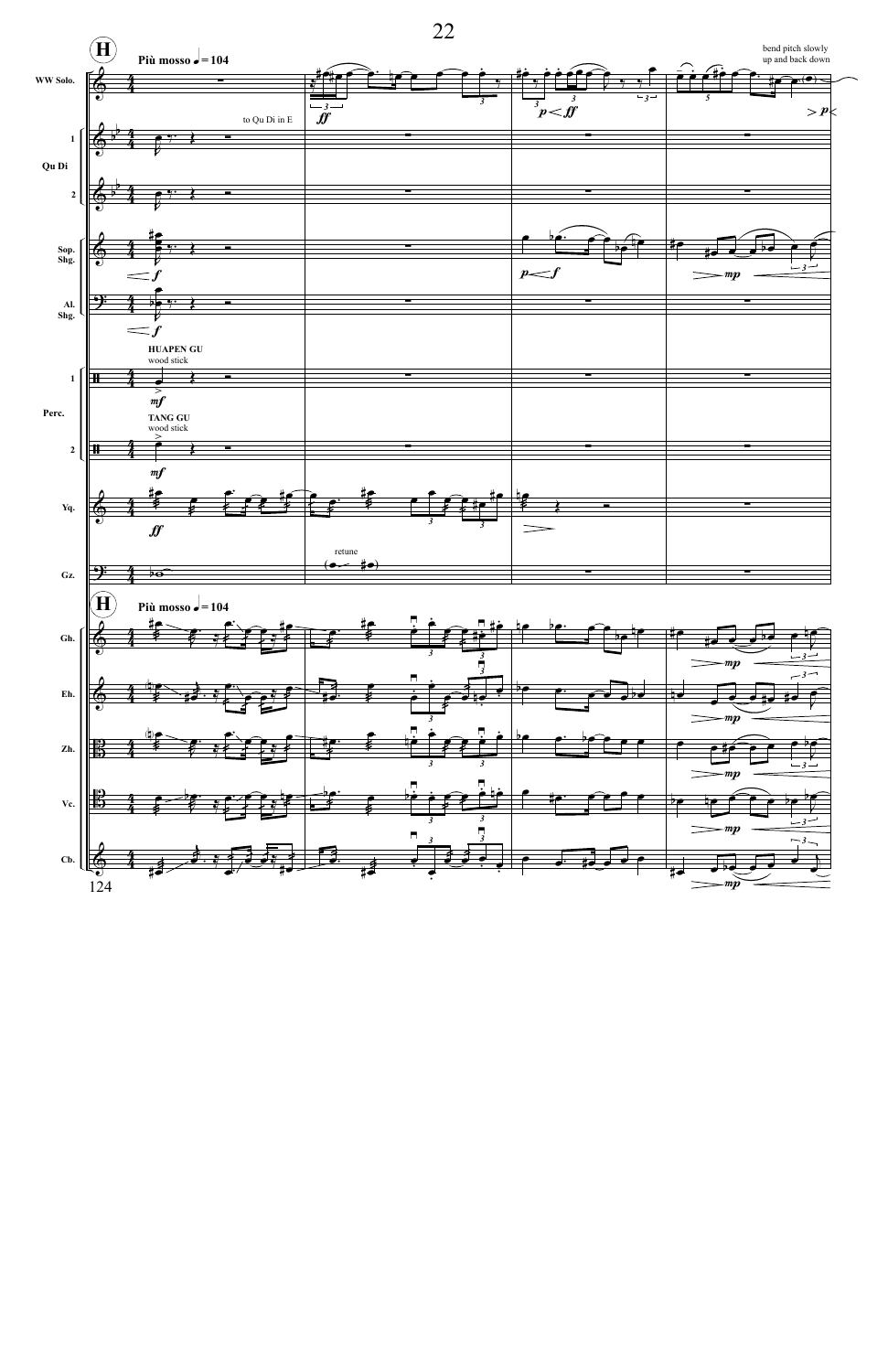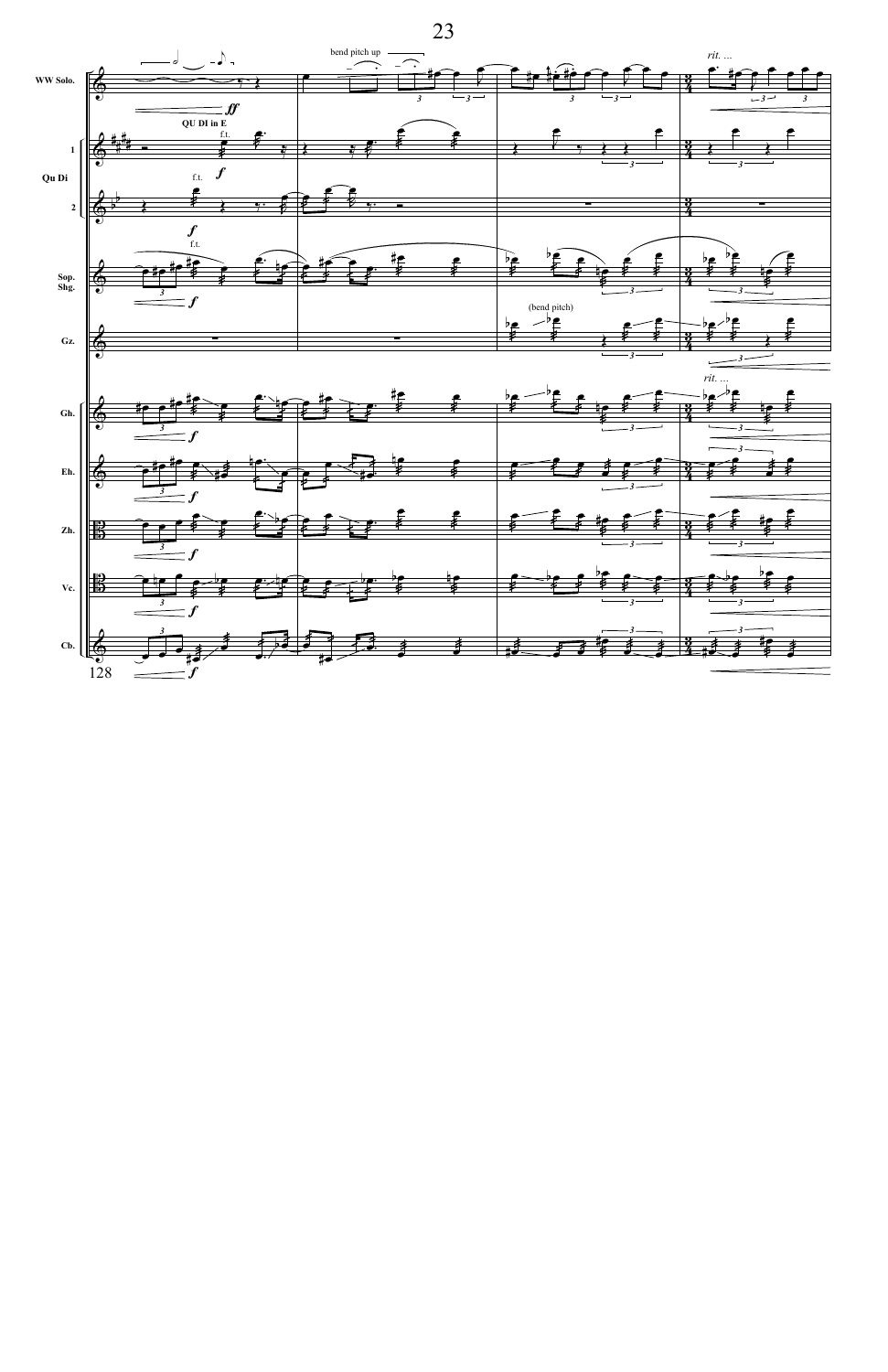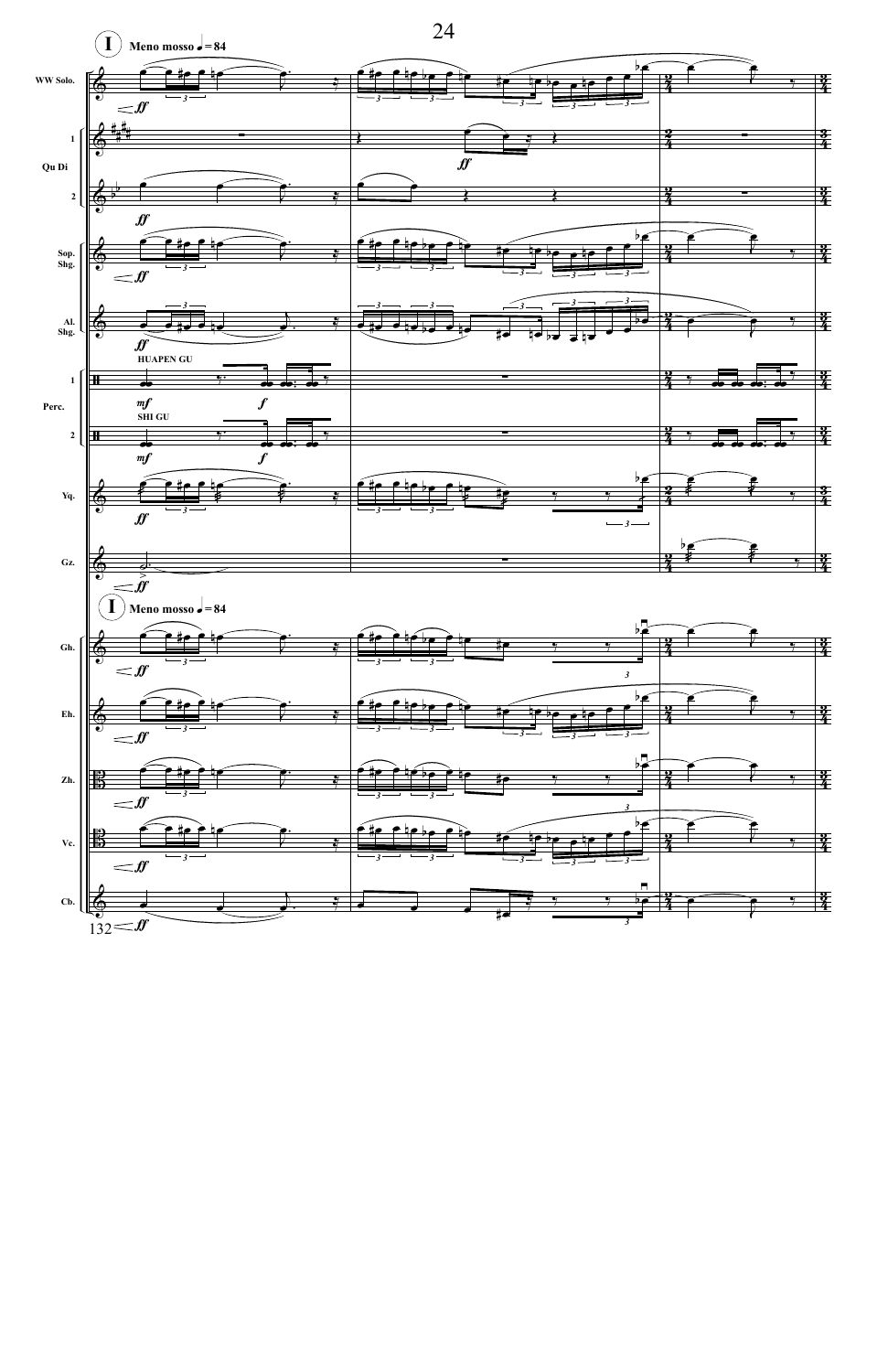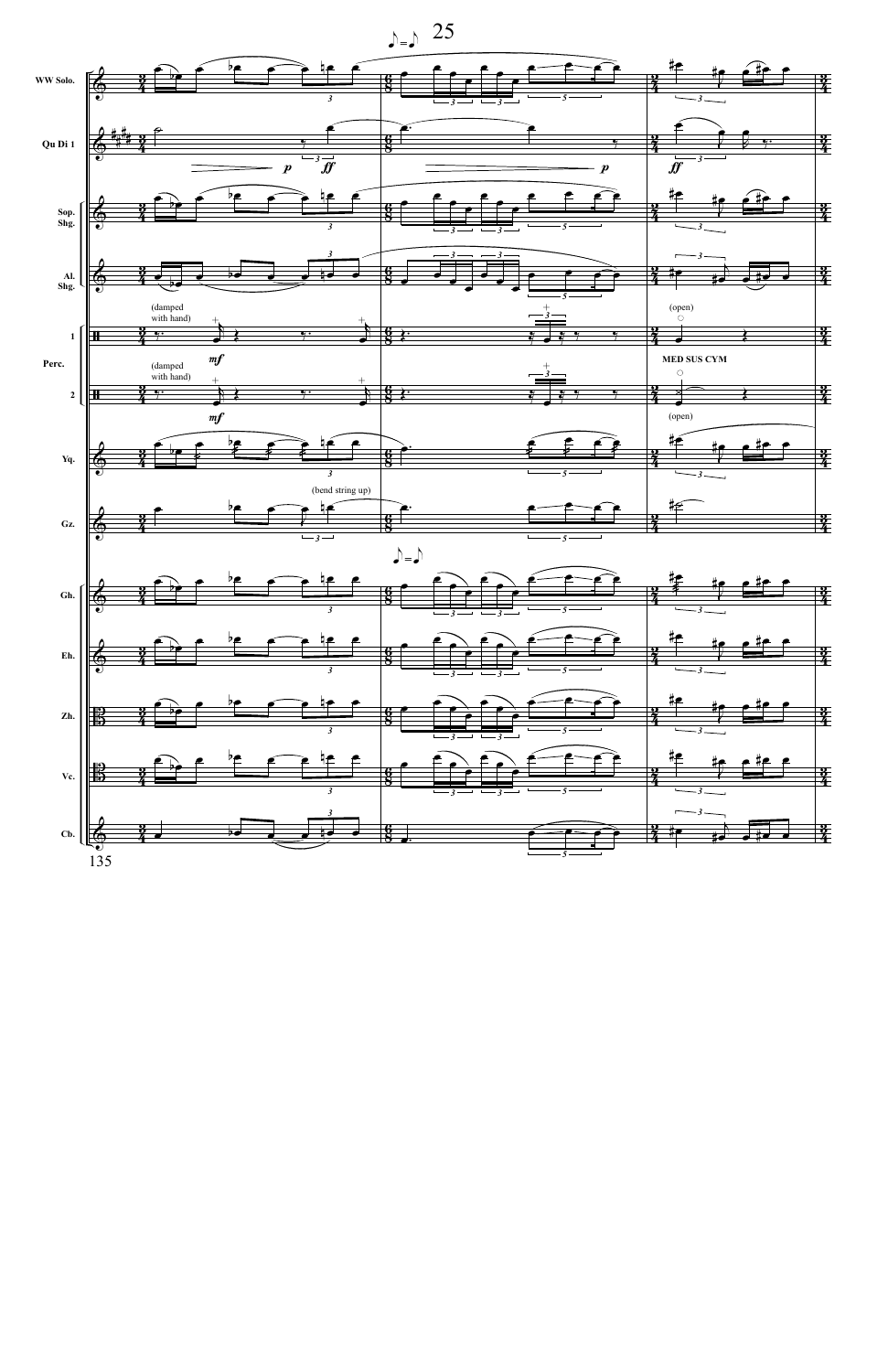

$$
\bigg| * \qquad \qquad = \text{hit wooden rim of drum}
$$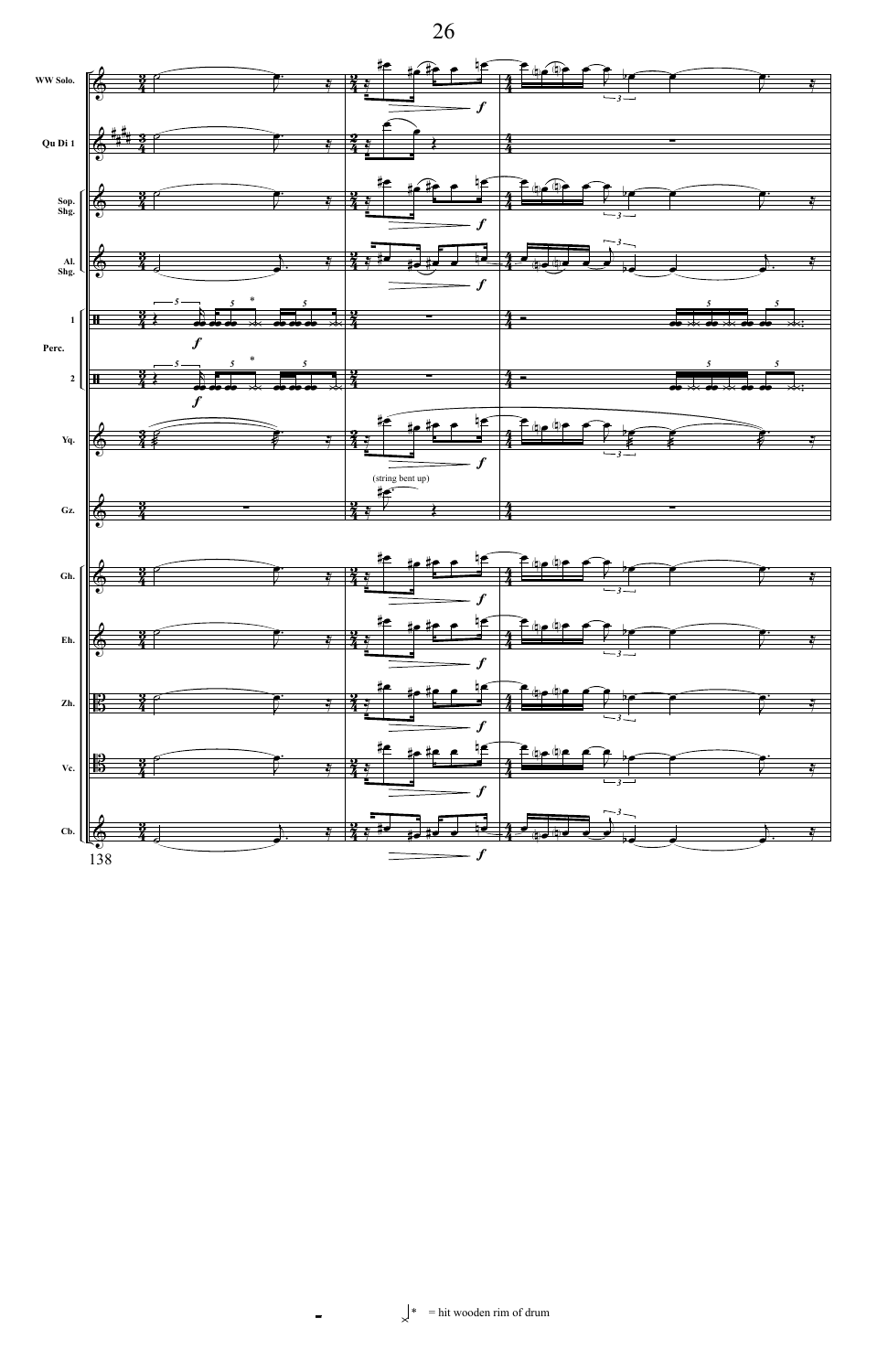

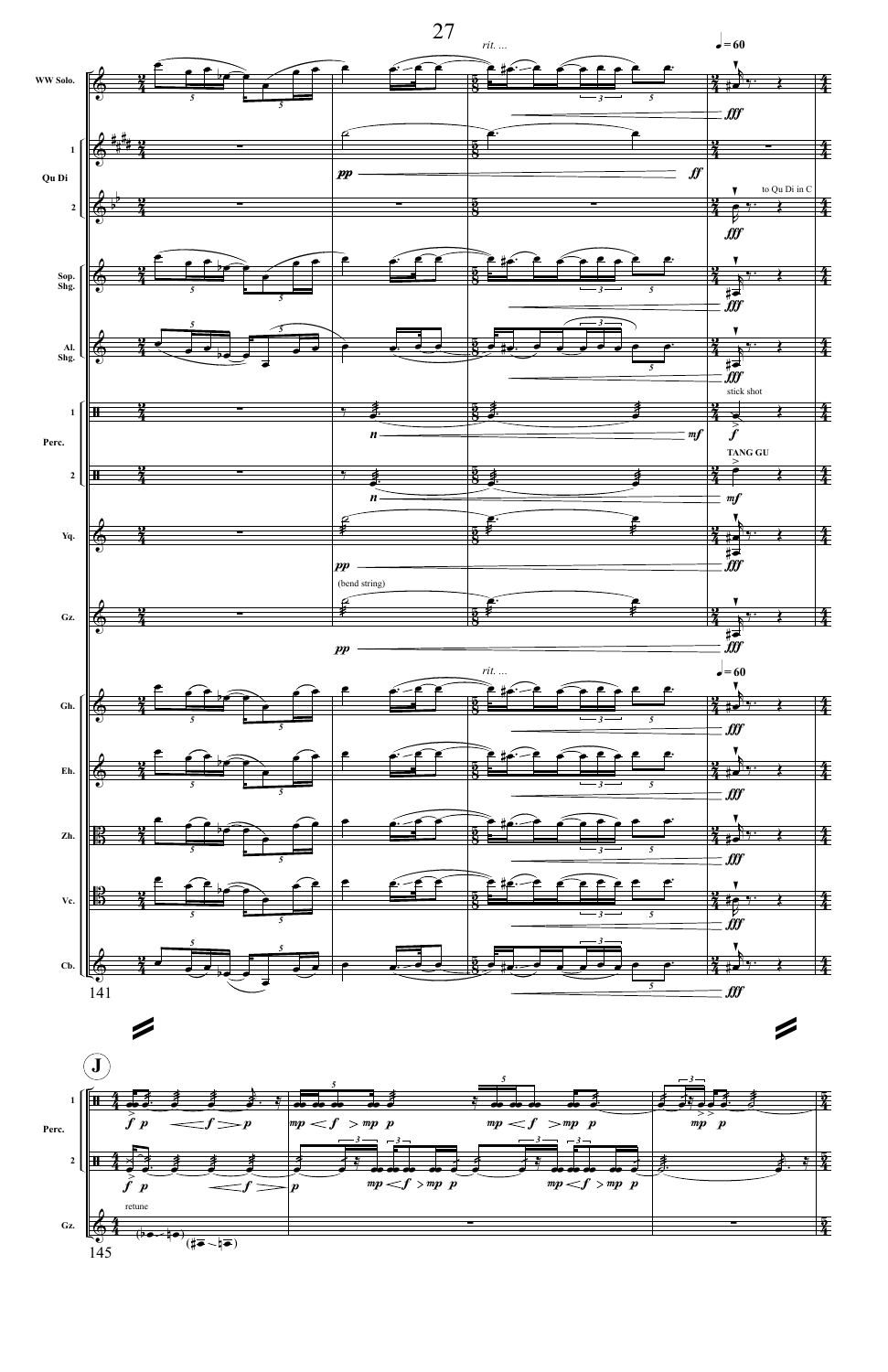

\* Slowly move bow back and forth between sul tasto and sul ponticello. Take 2-3 sec. to move from each timbre to the next, rhythmically independent of the other players.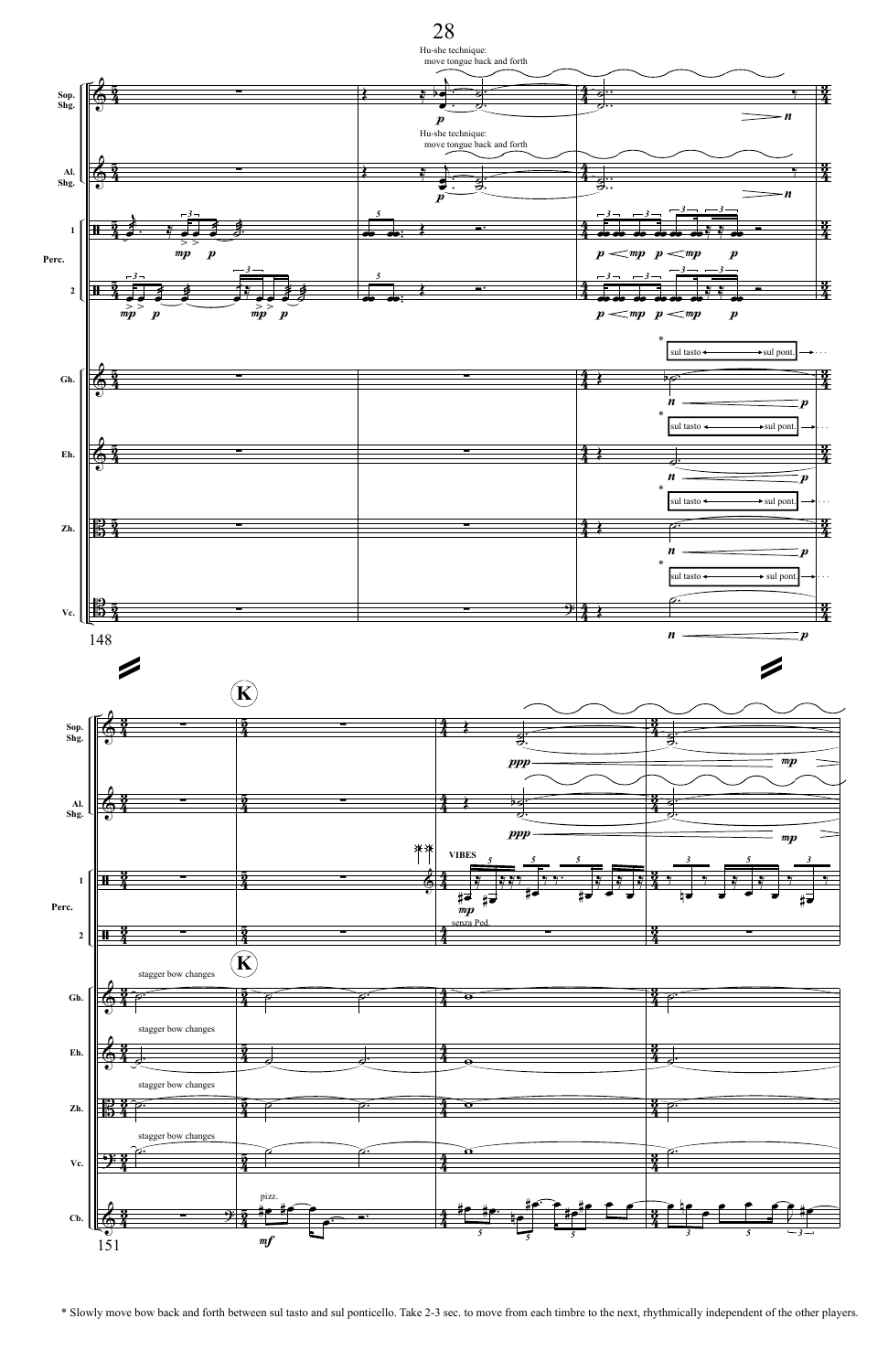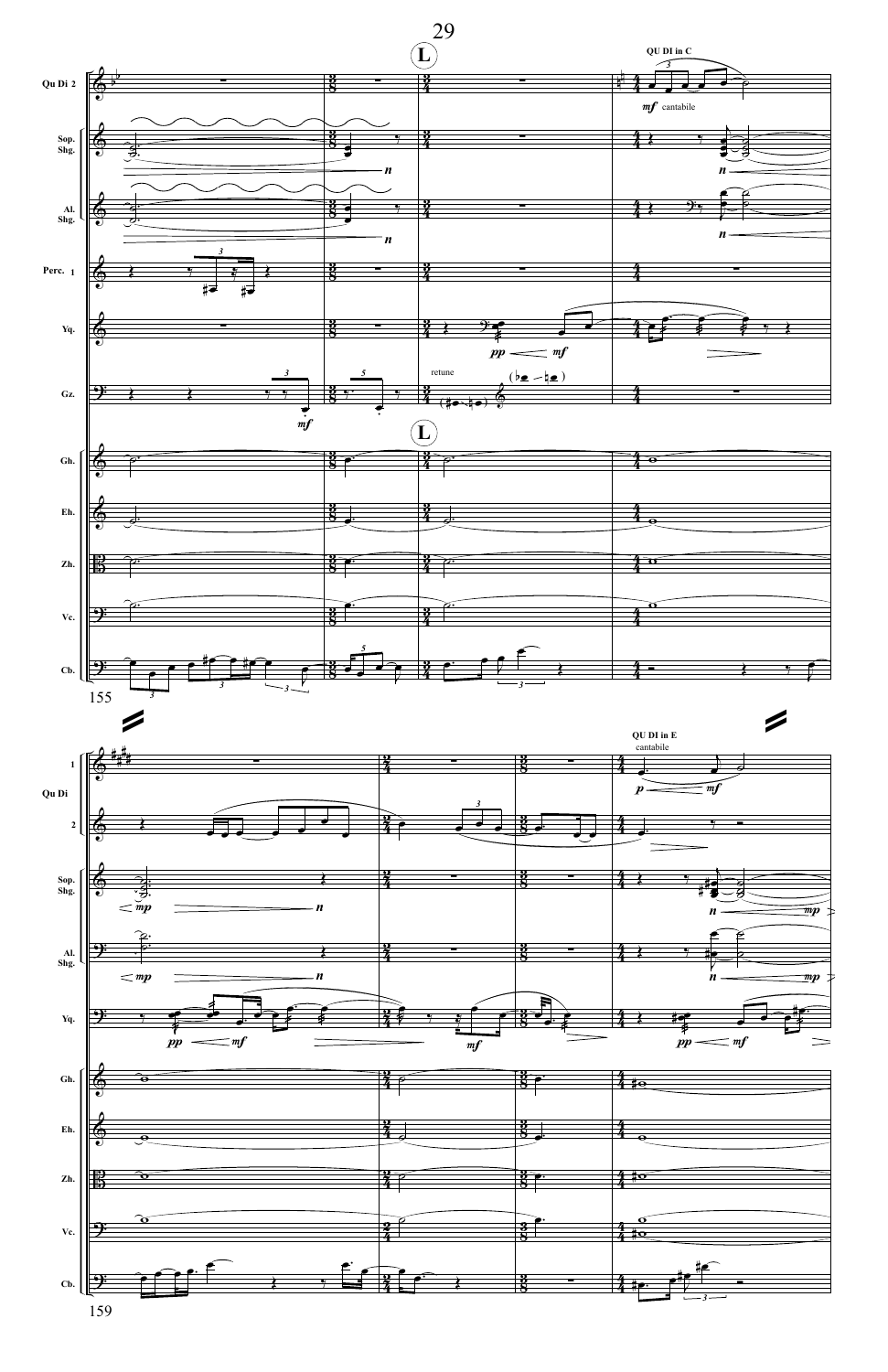



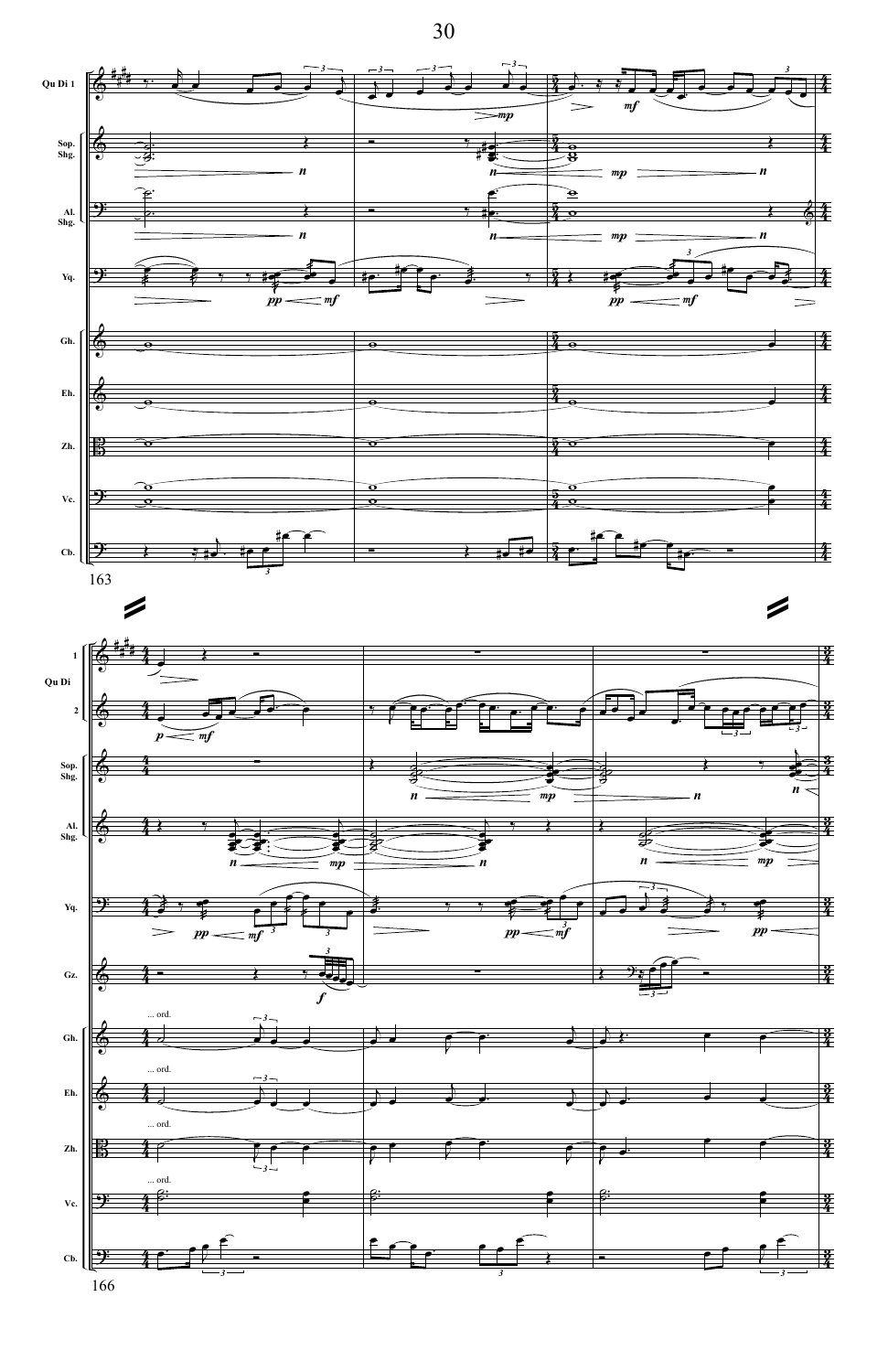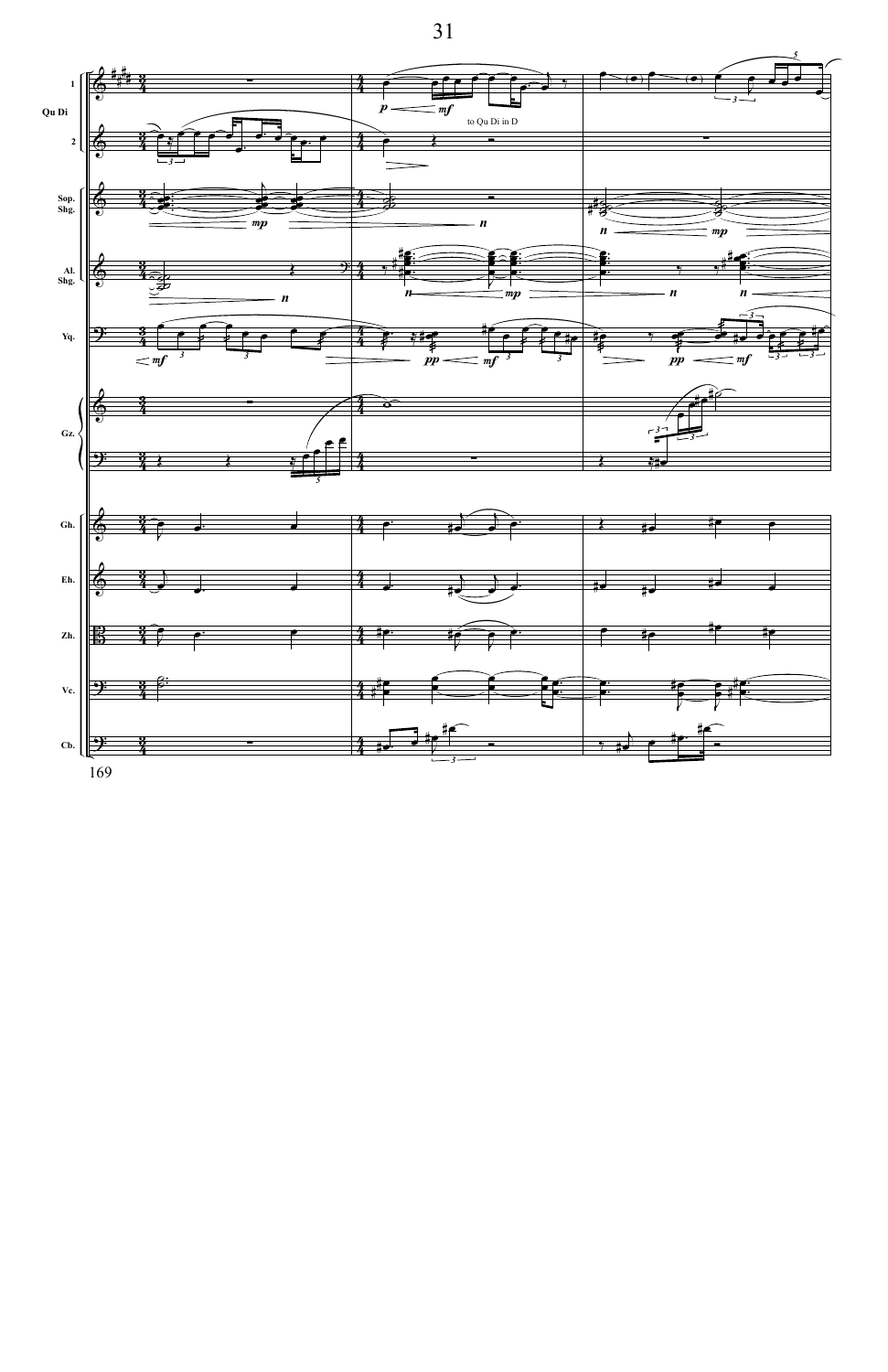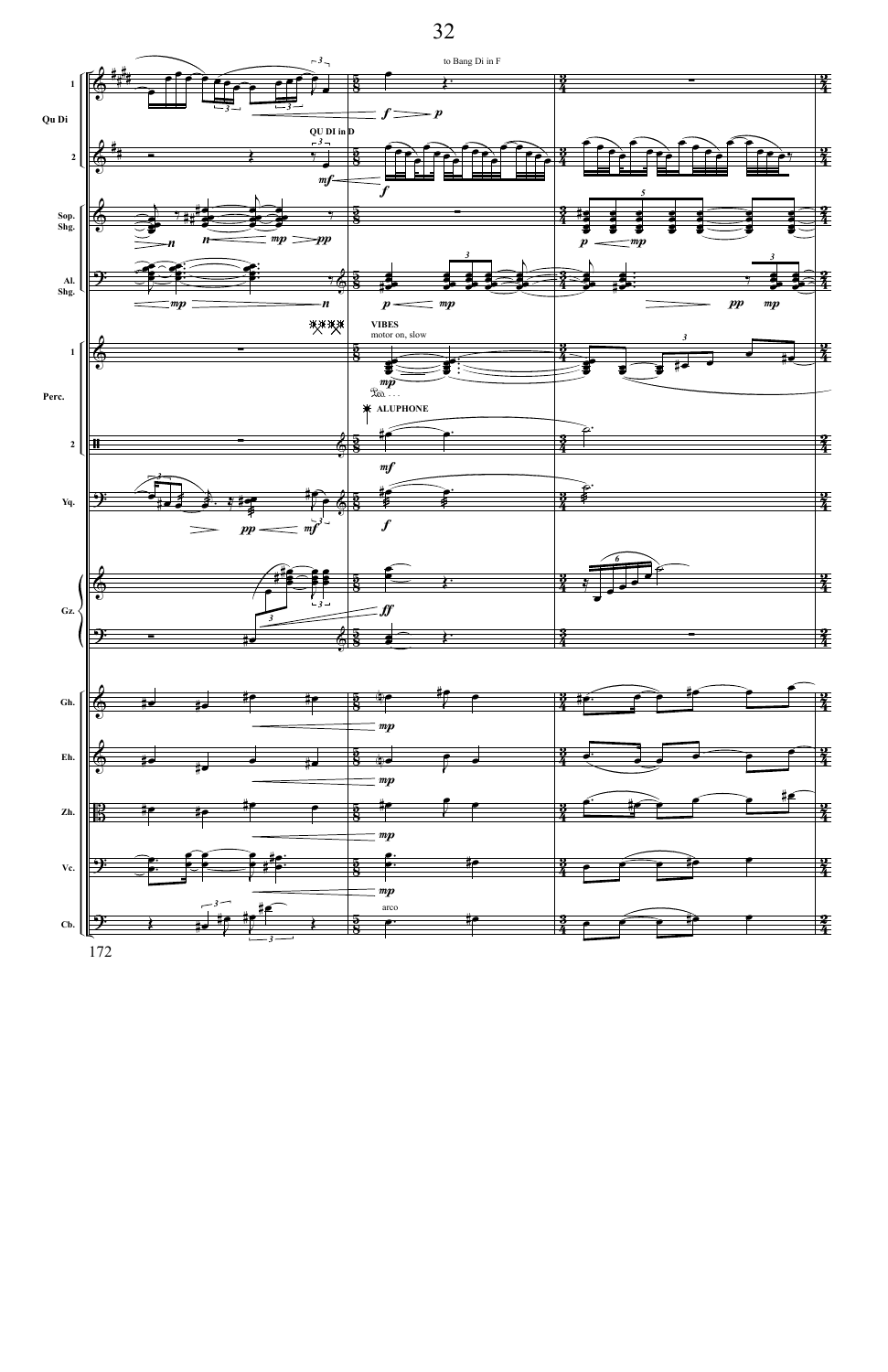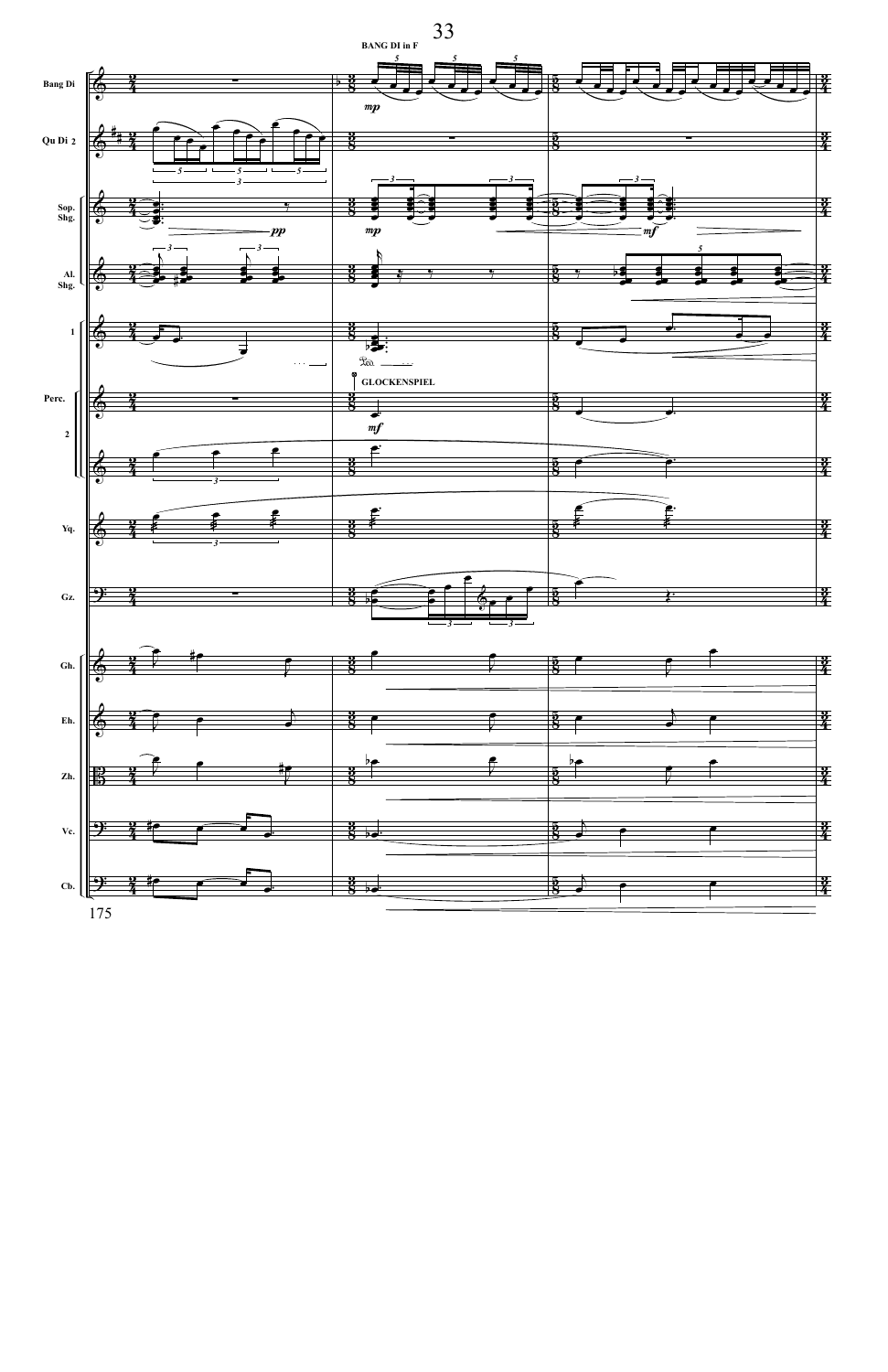



\* Repeat the given arpeggio continuously. Free rhythms, averaging about one second per arpeggio.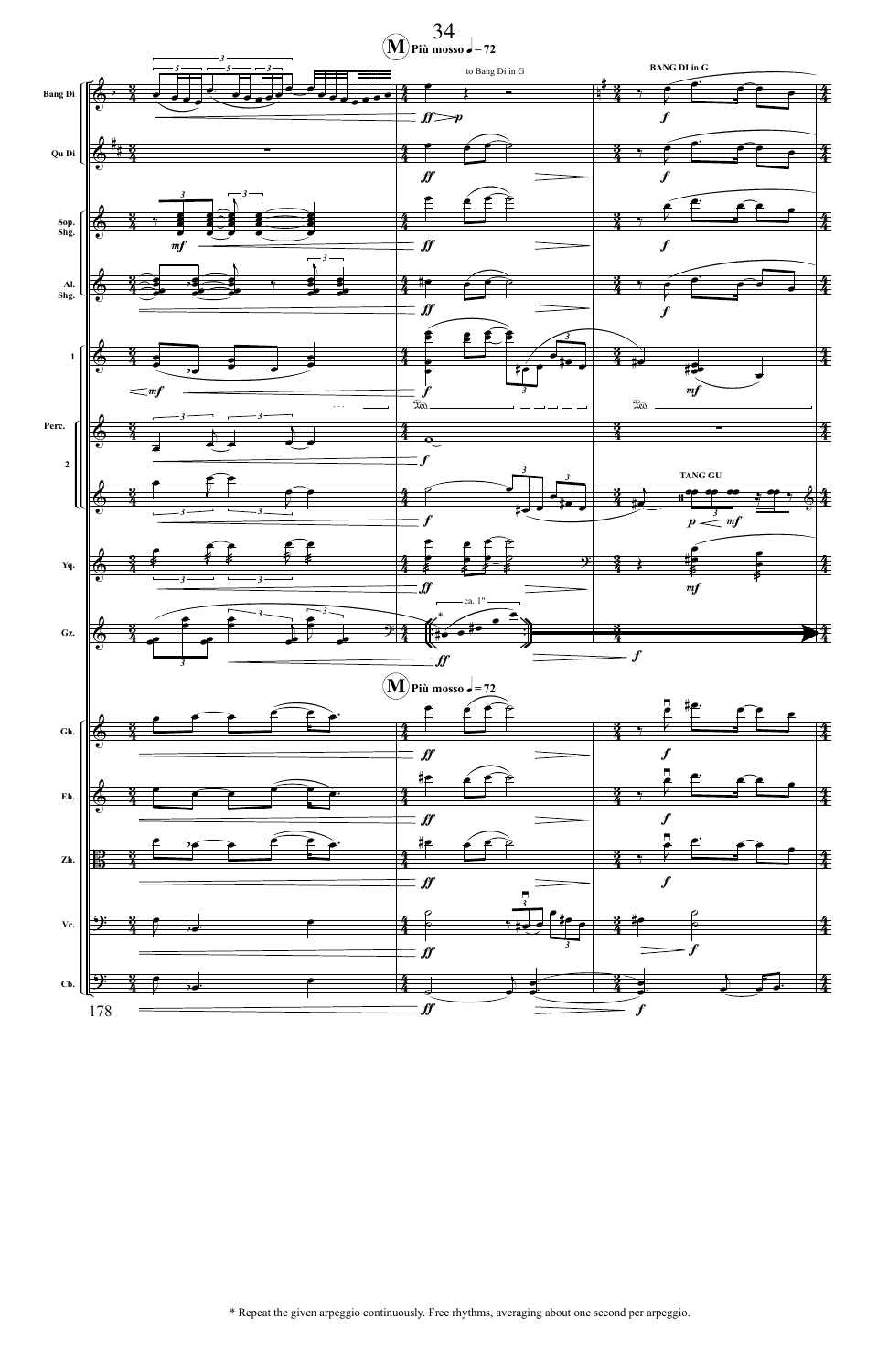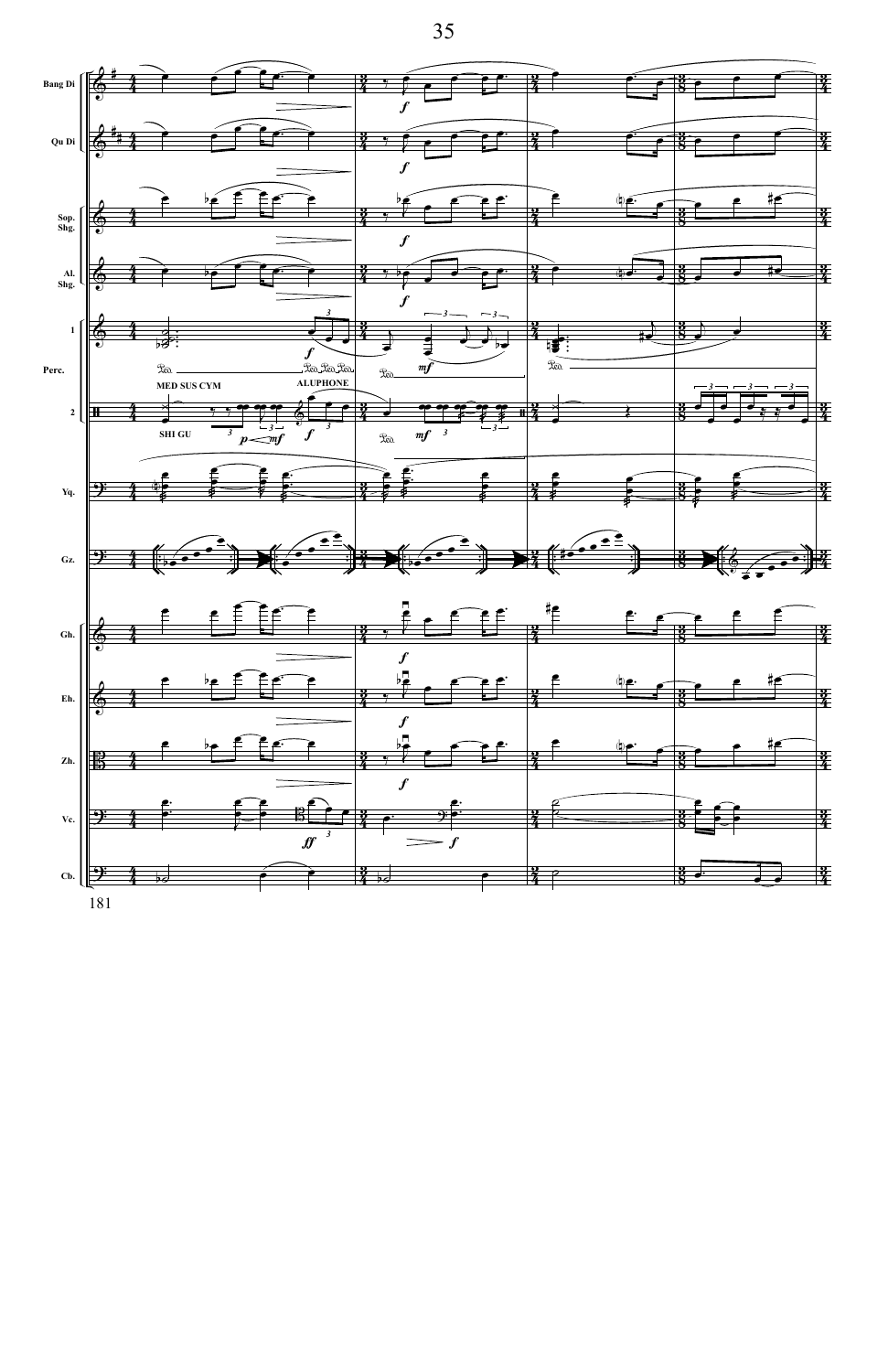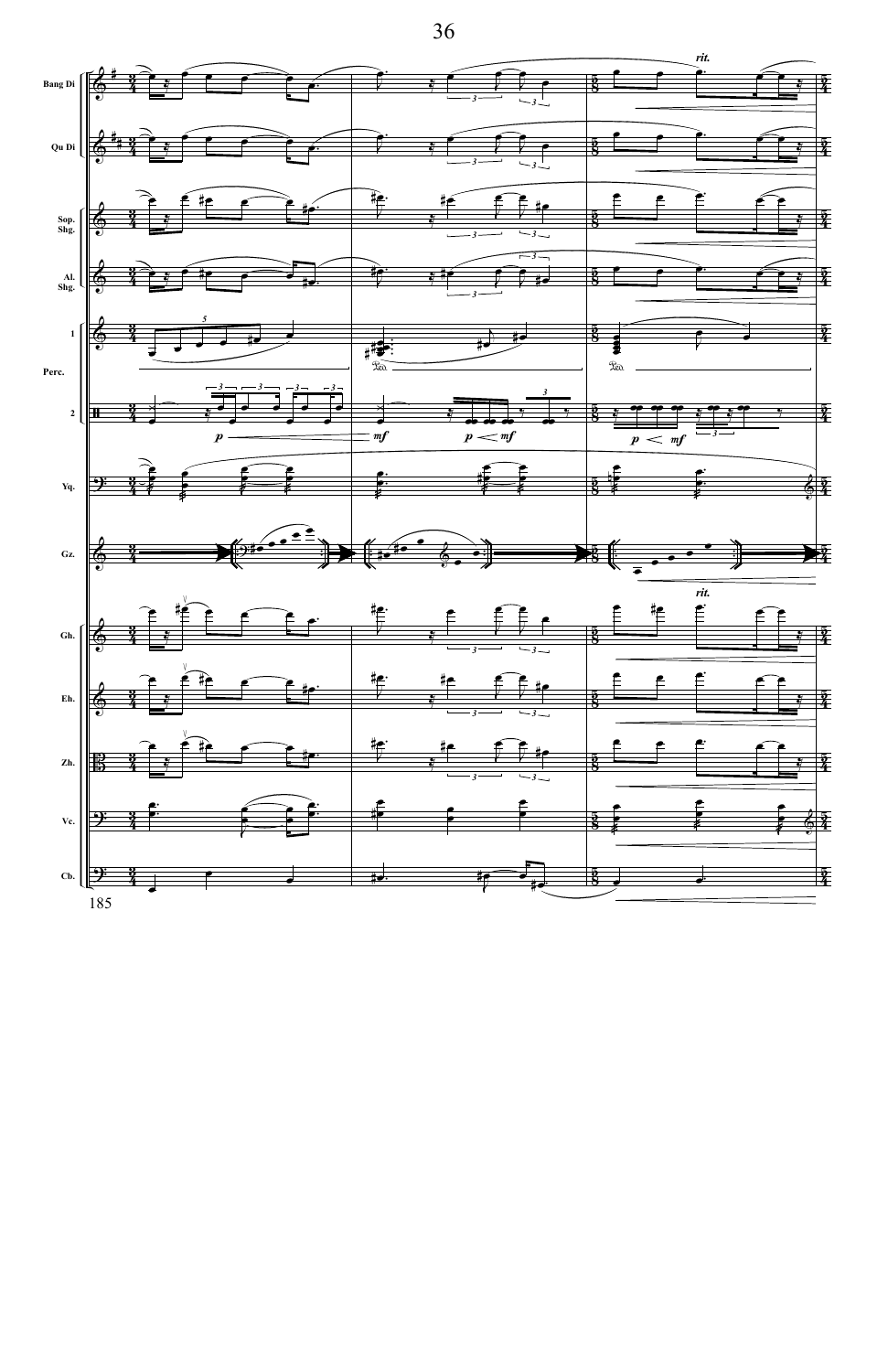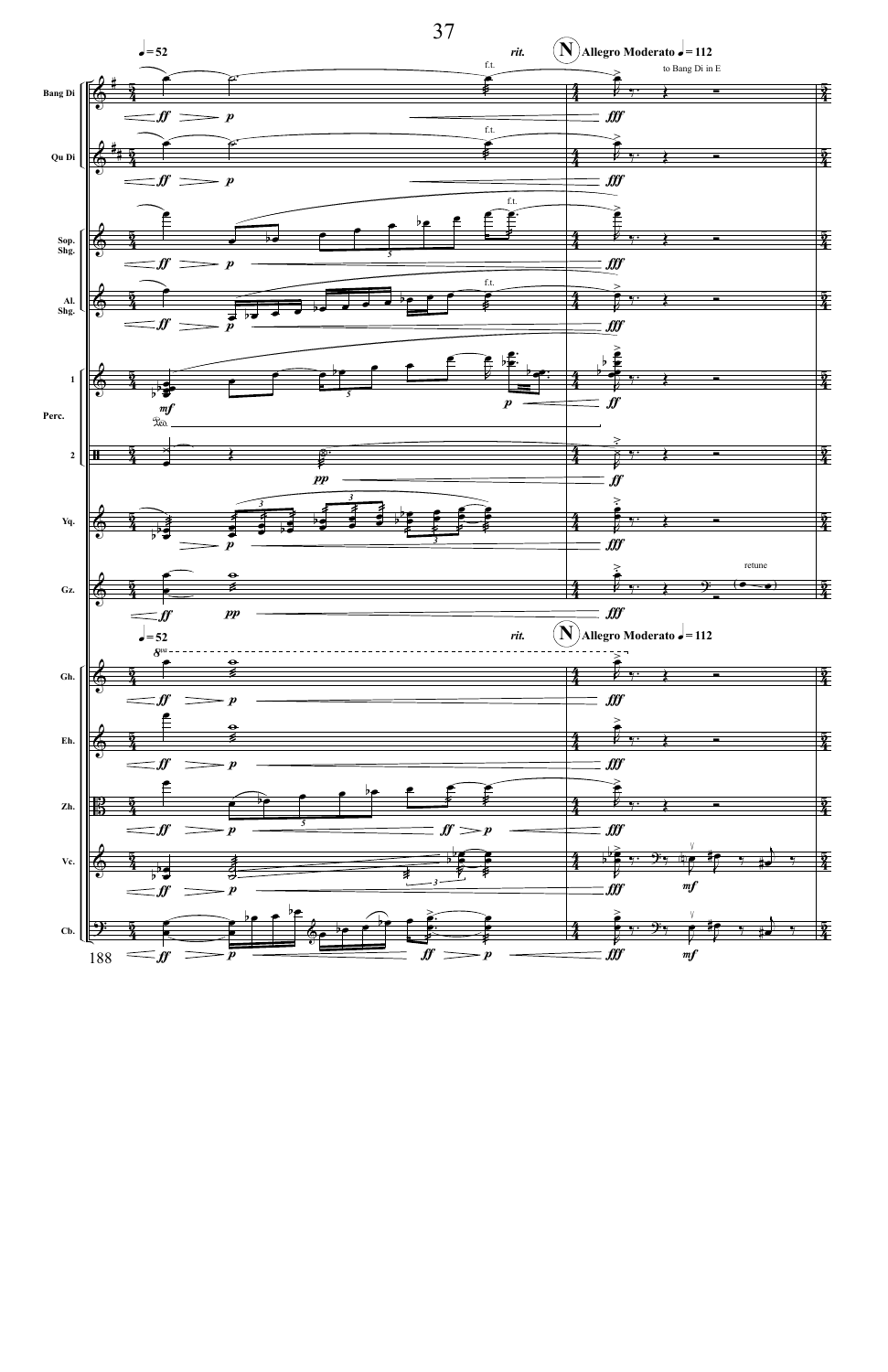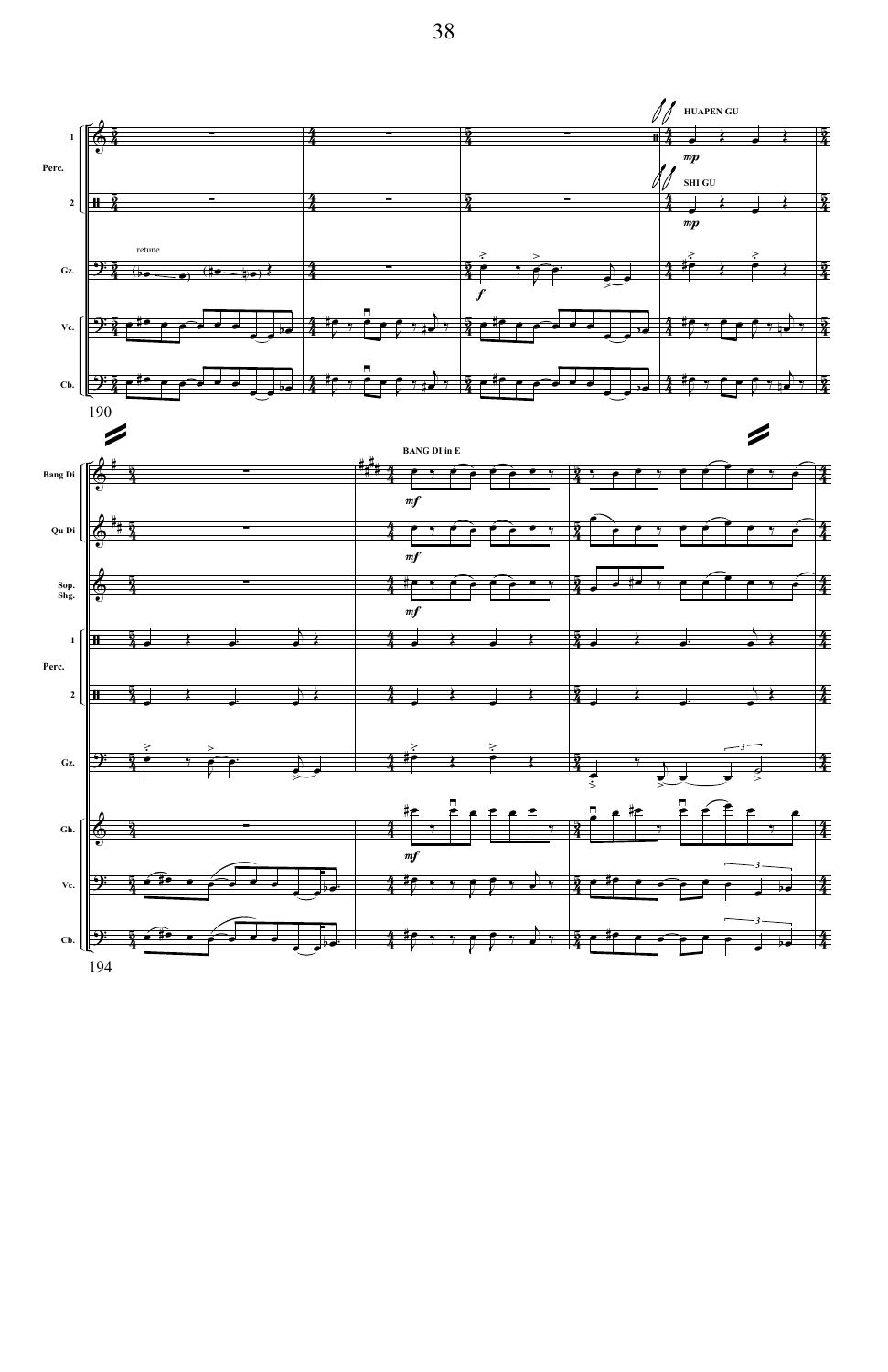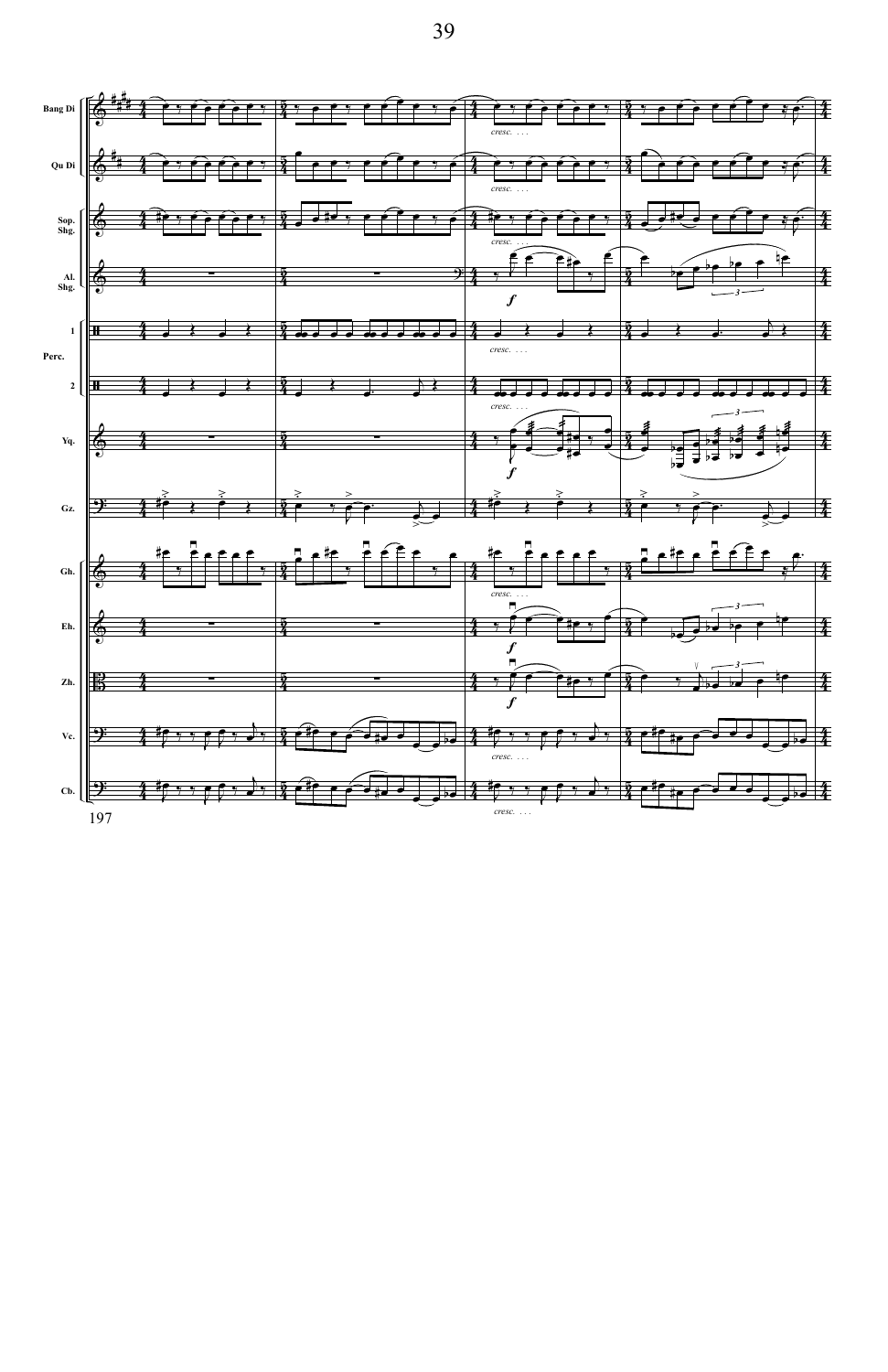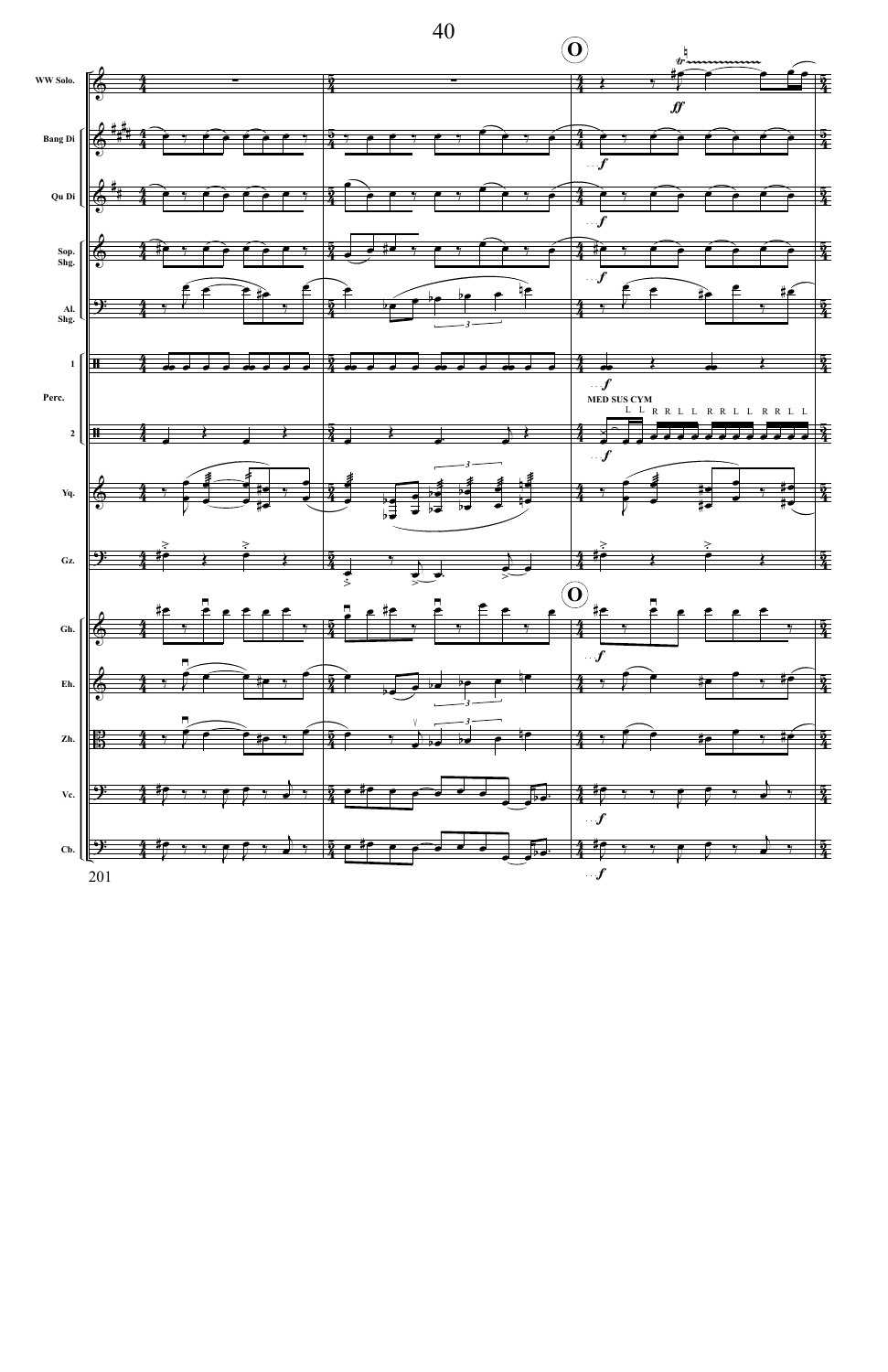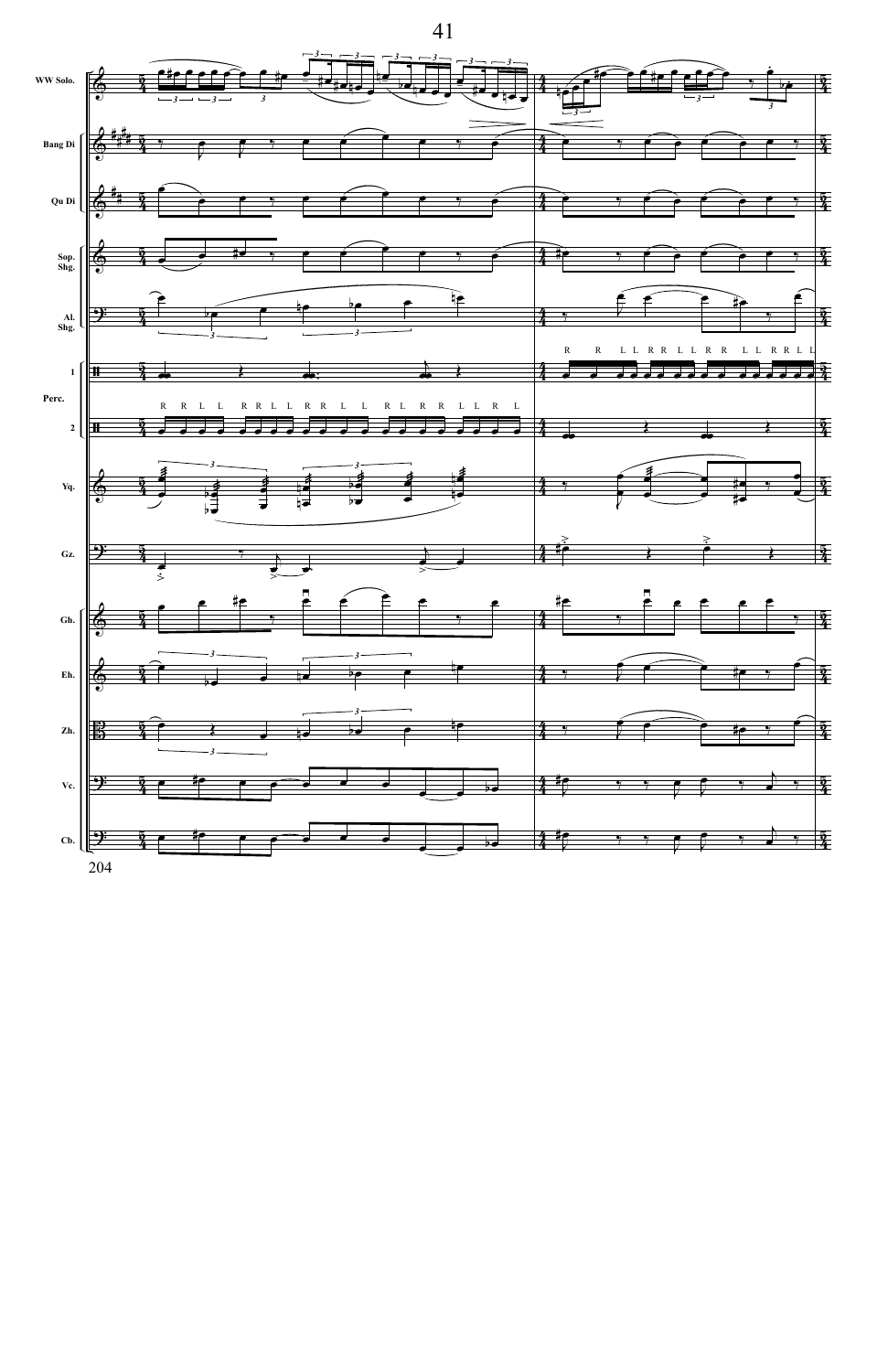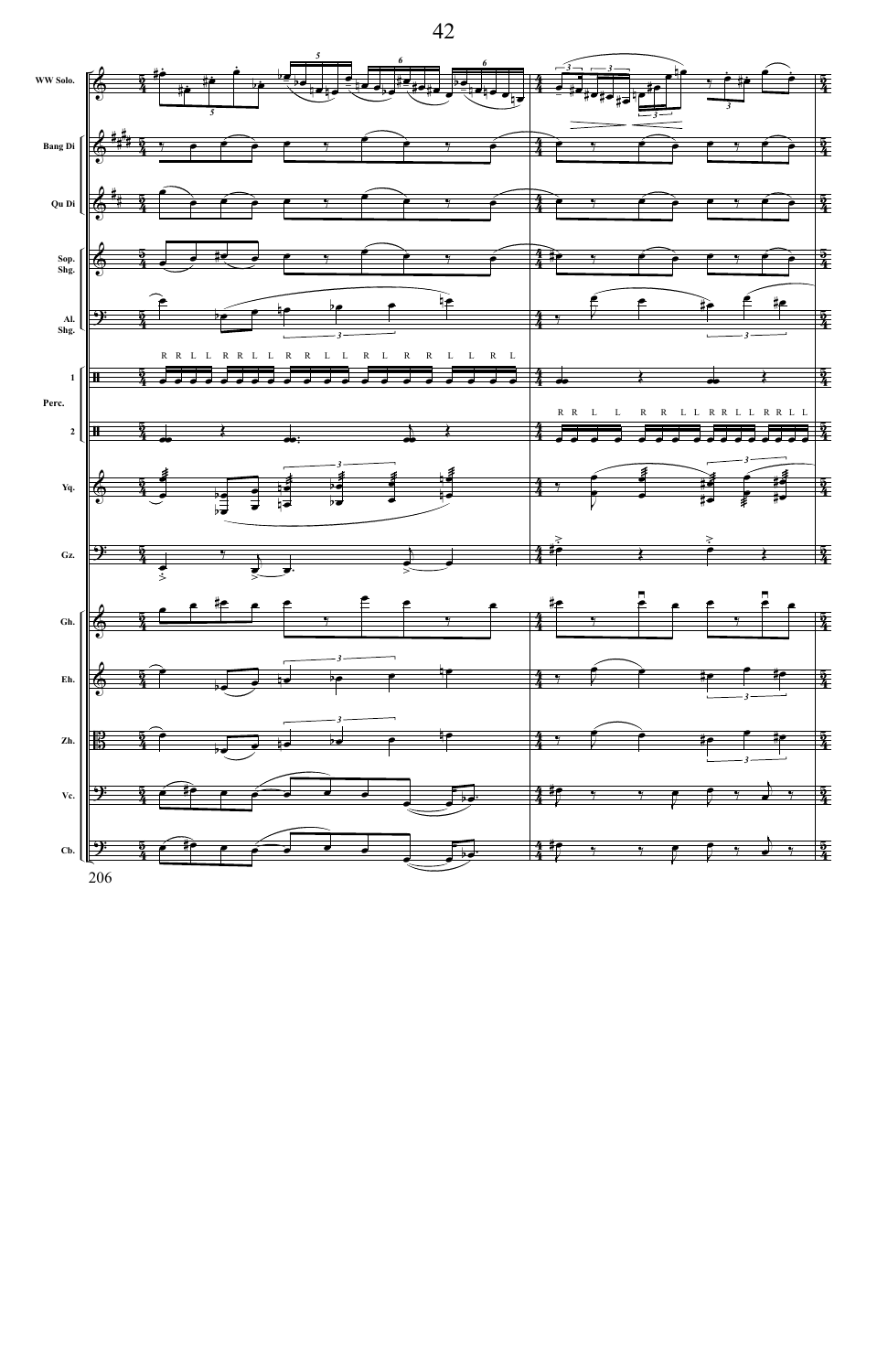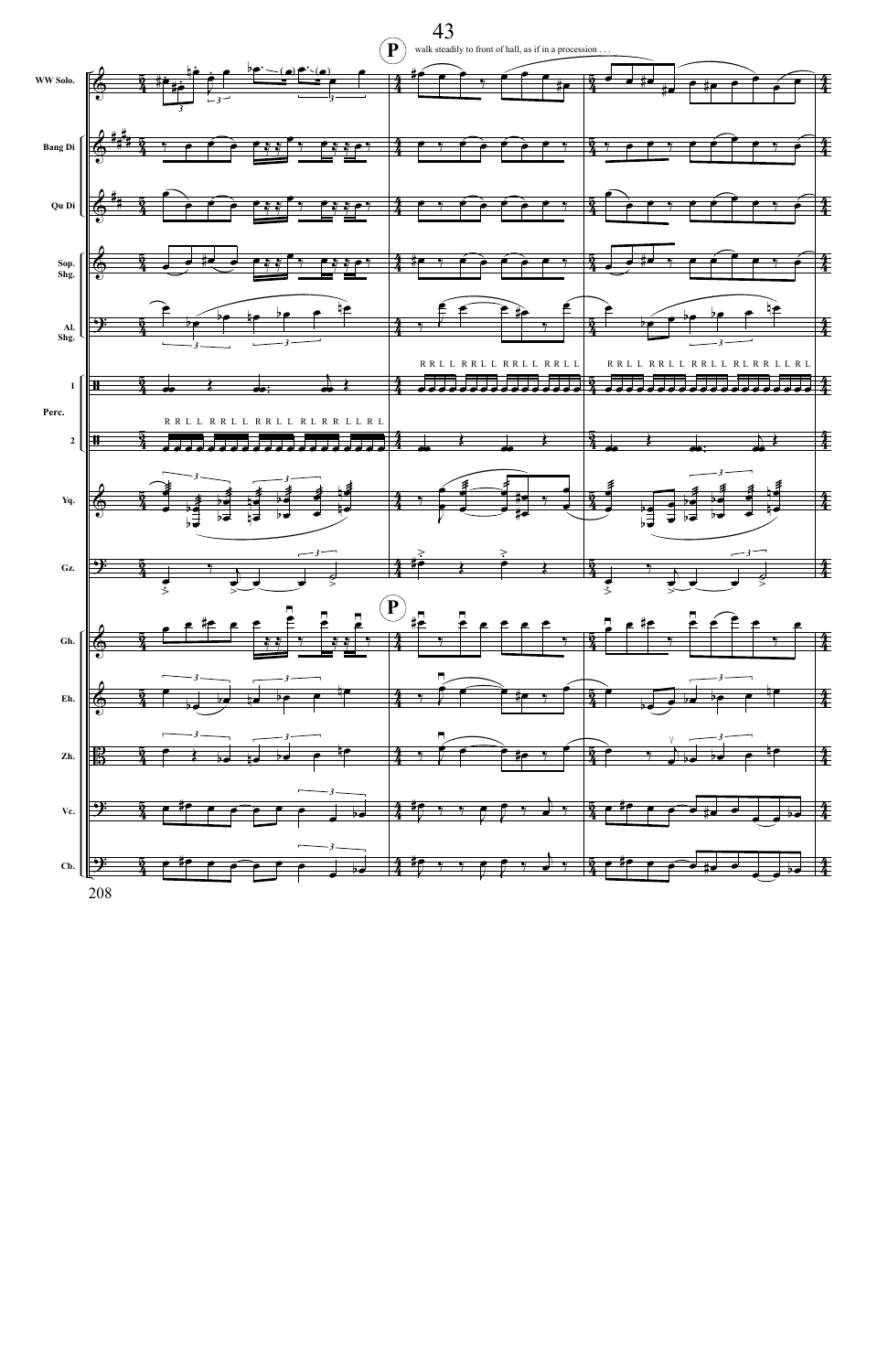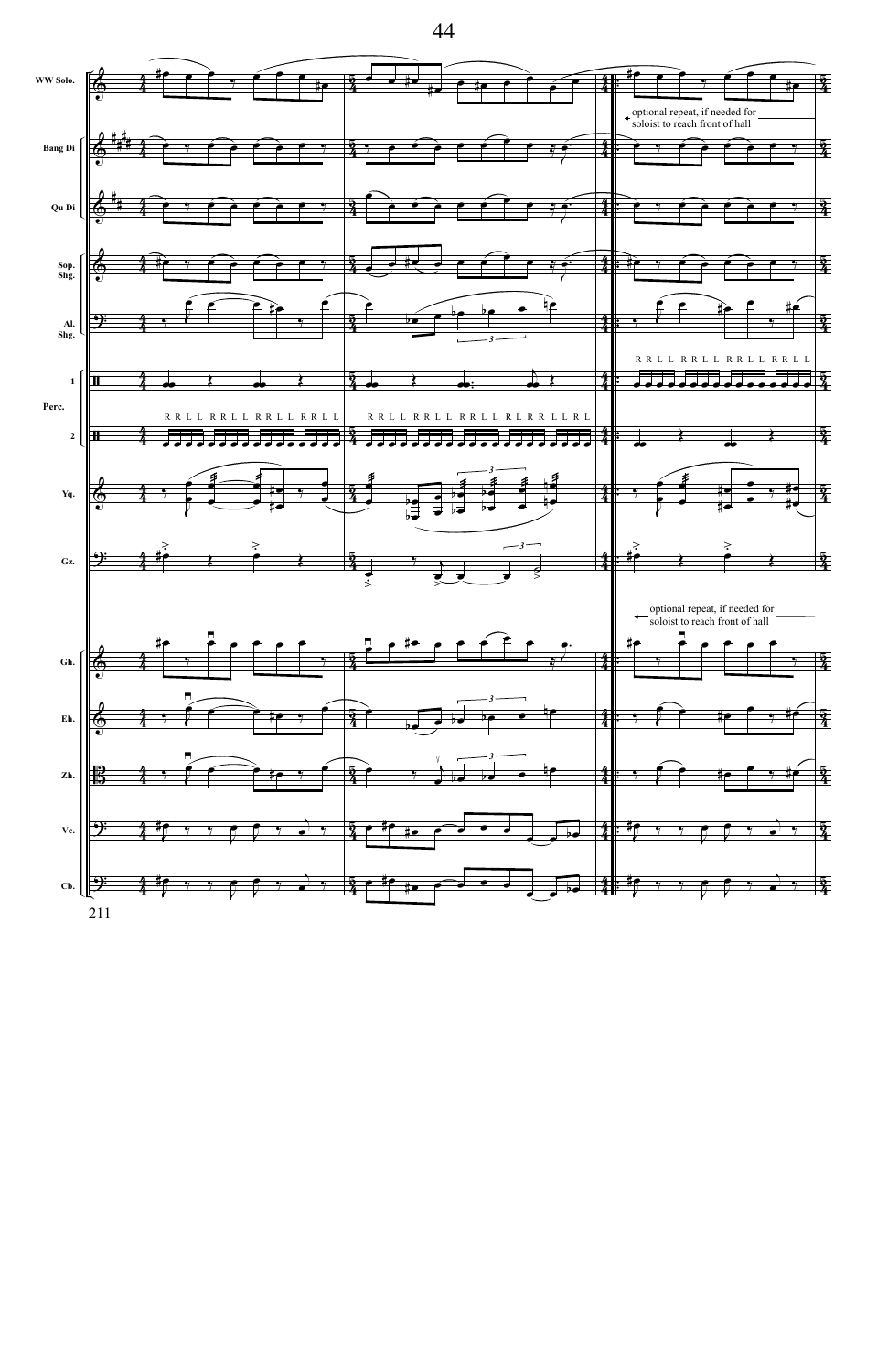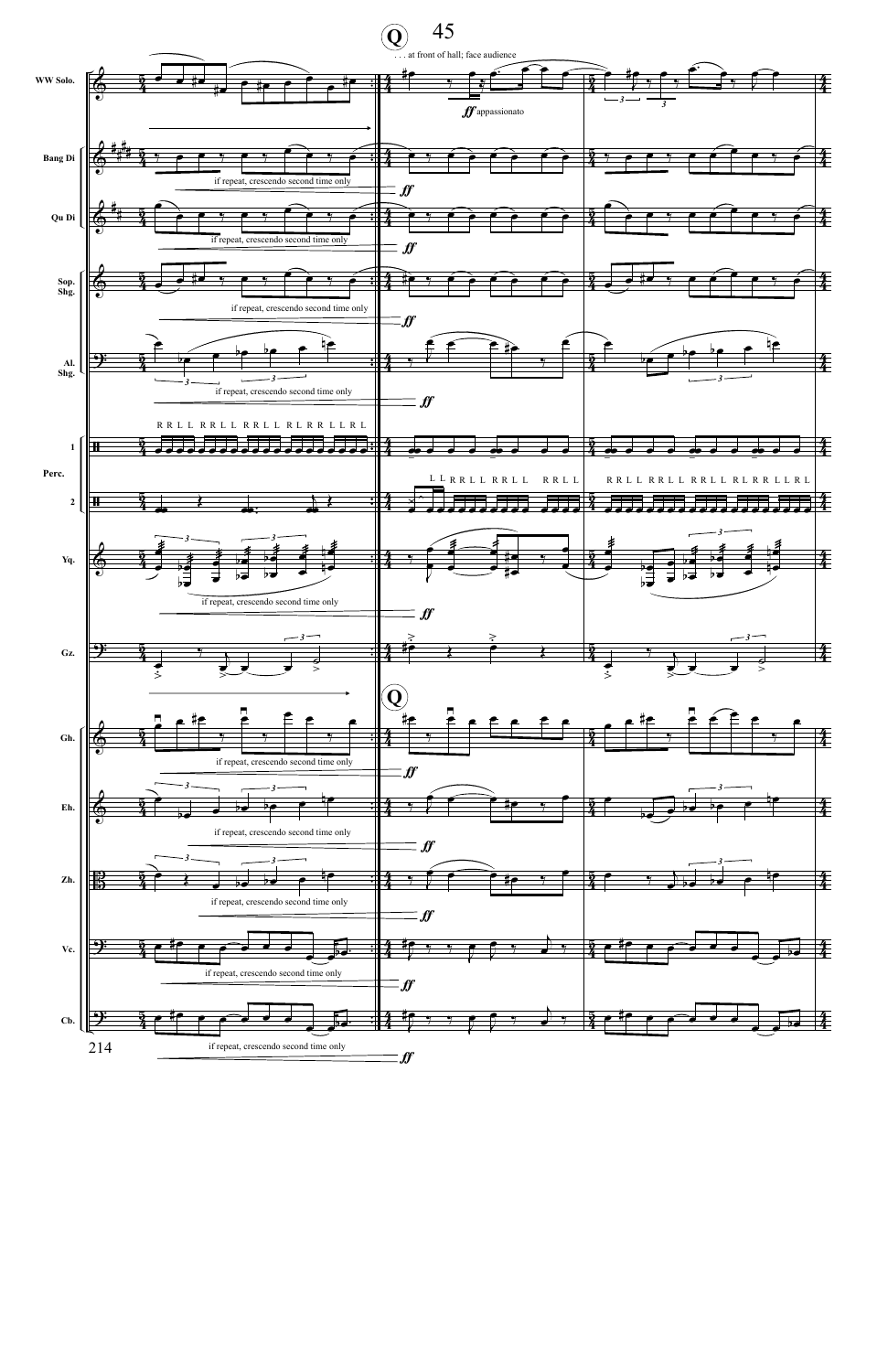**Cb.**

217



<u>.</u> 4 4  $\frac{2}{4}$ 5 4 4  $\frac{2}{4}$ 5 J #<sup>œ</sup> ‰ ‰ <sup>J</sup> œ J  $\frac{2}{7}$  $\sharp$  $\frac{1}{2}$ œ #œ œ œ œ œ œ œ œ **be.** -16  $\frac{4e}{2}$  % %  $\frac{9}{2}$ œ J  $\frac{2}{7}$  $\sharp$  $\frac{1}{2}$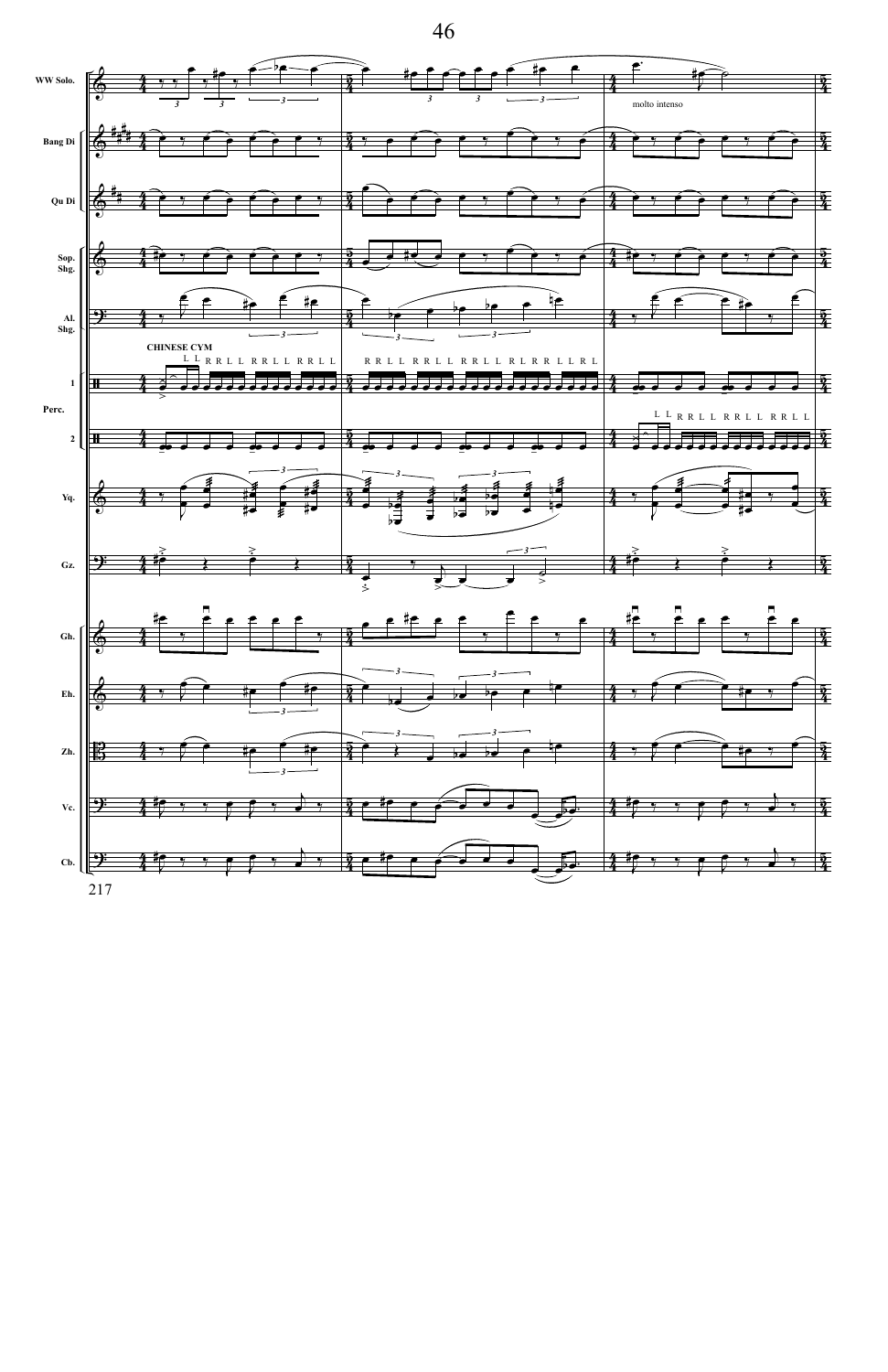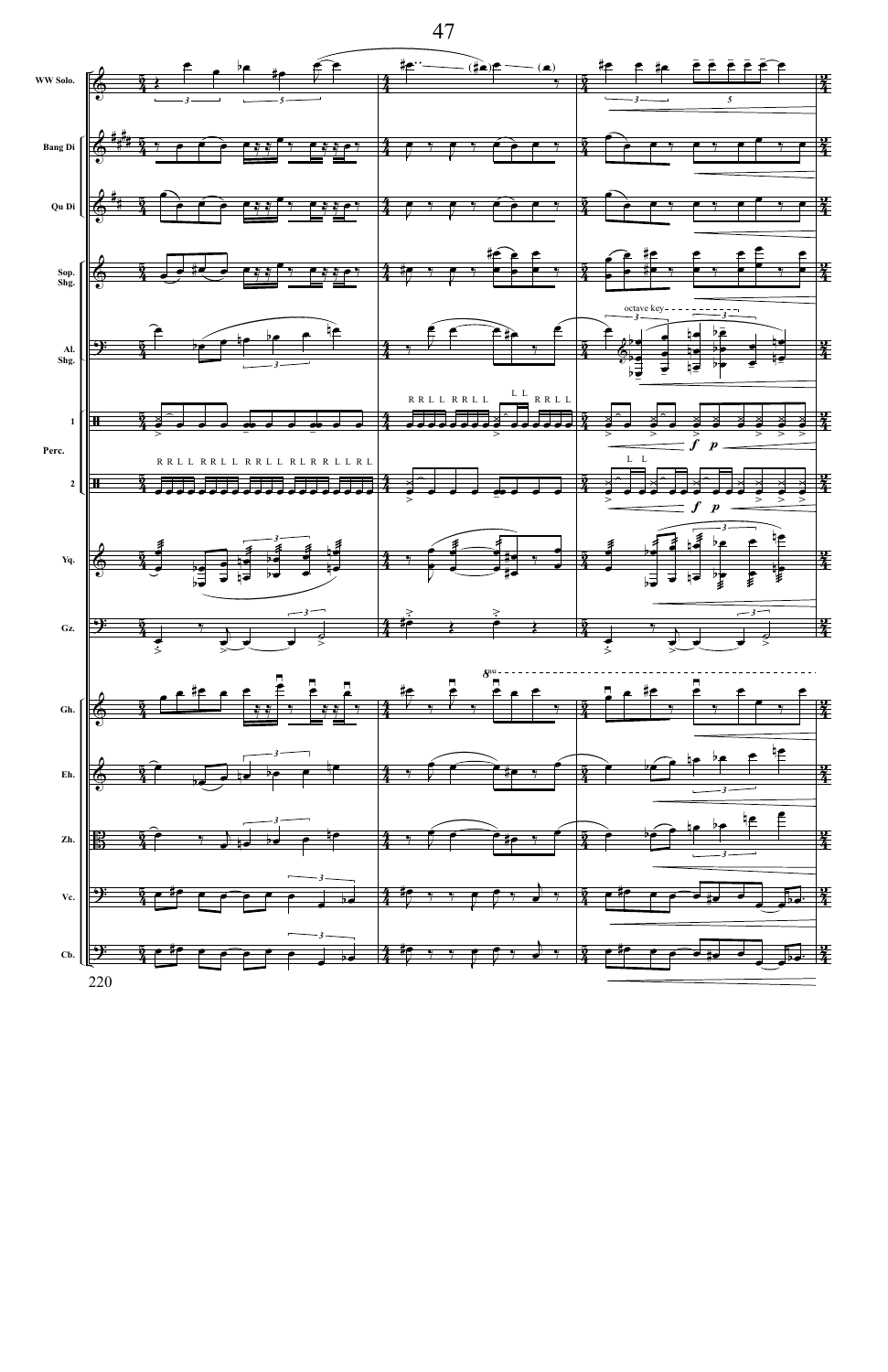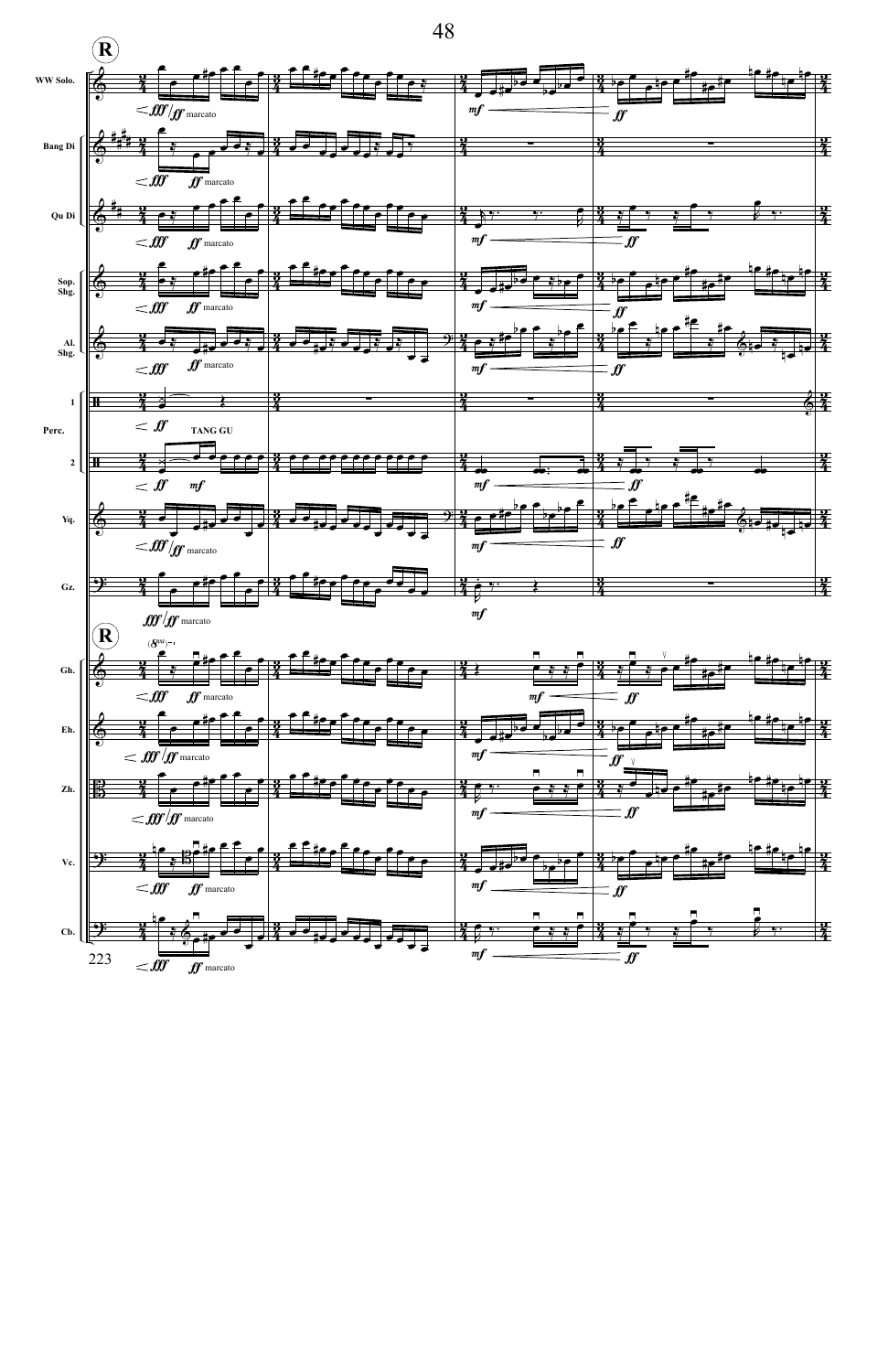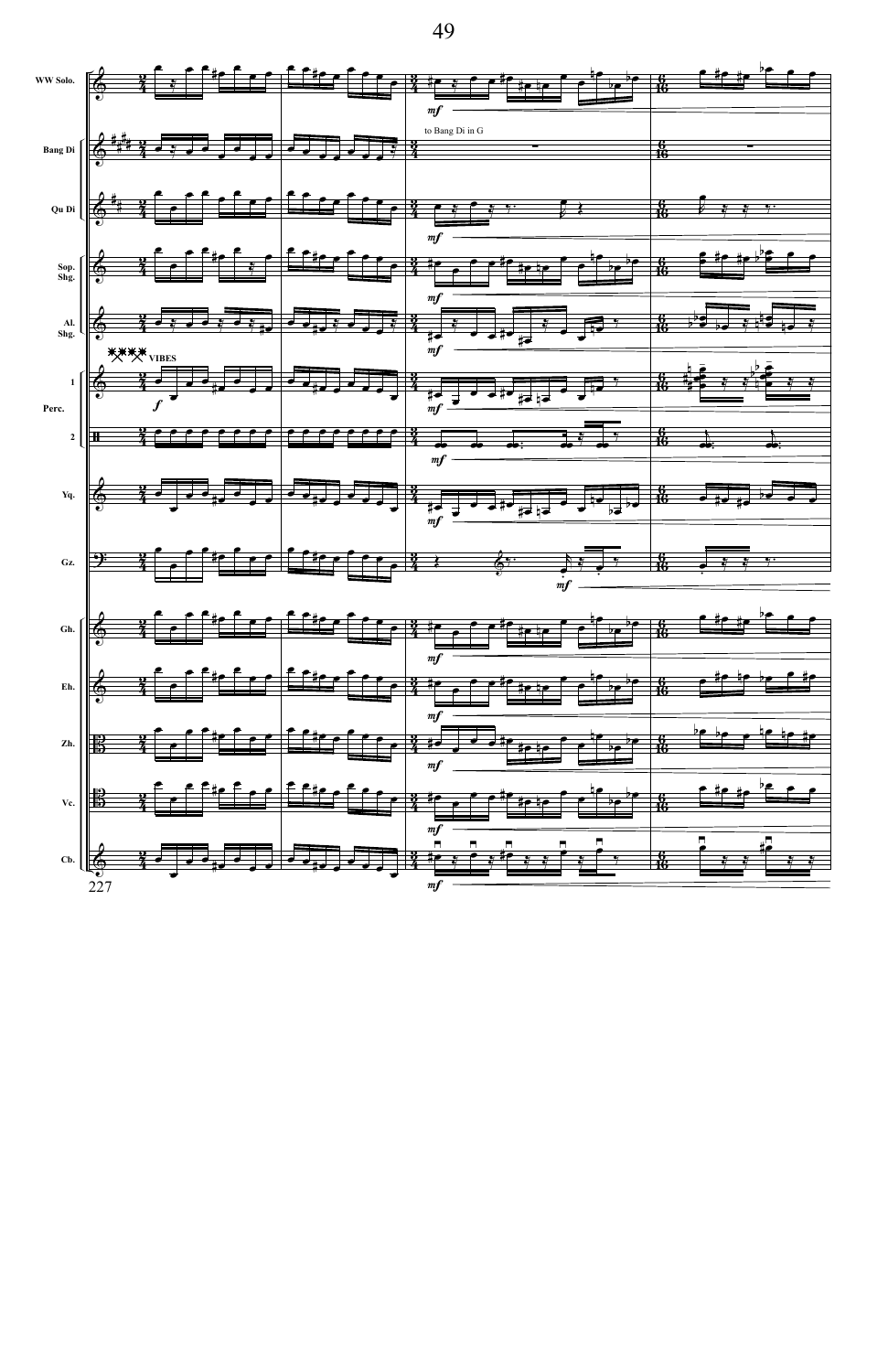

\* Stem indicates duration only; do not re-articulate.